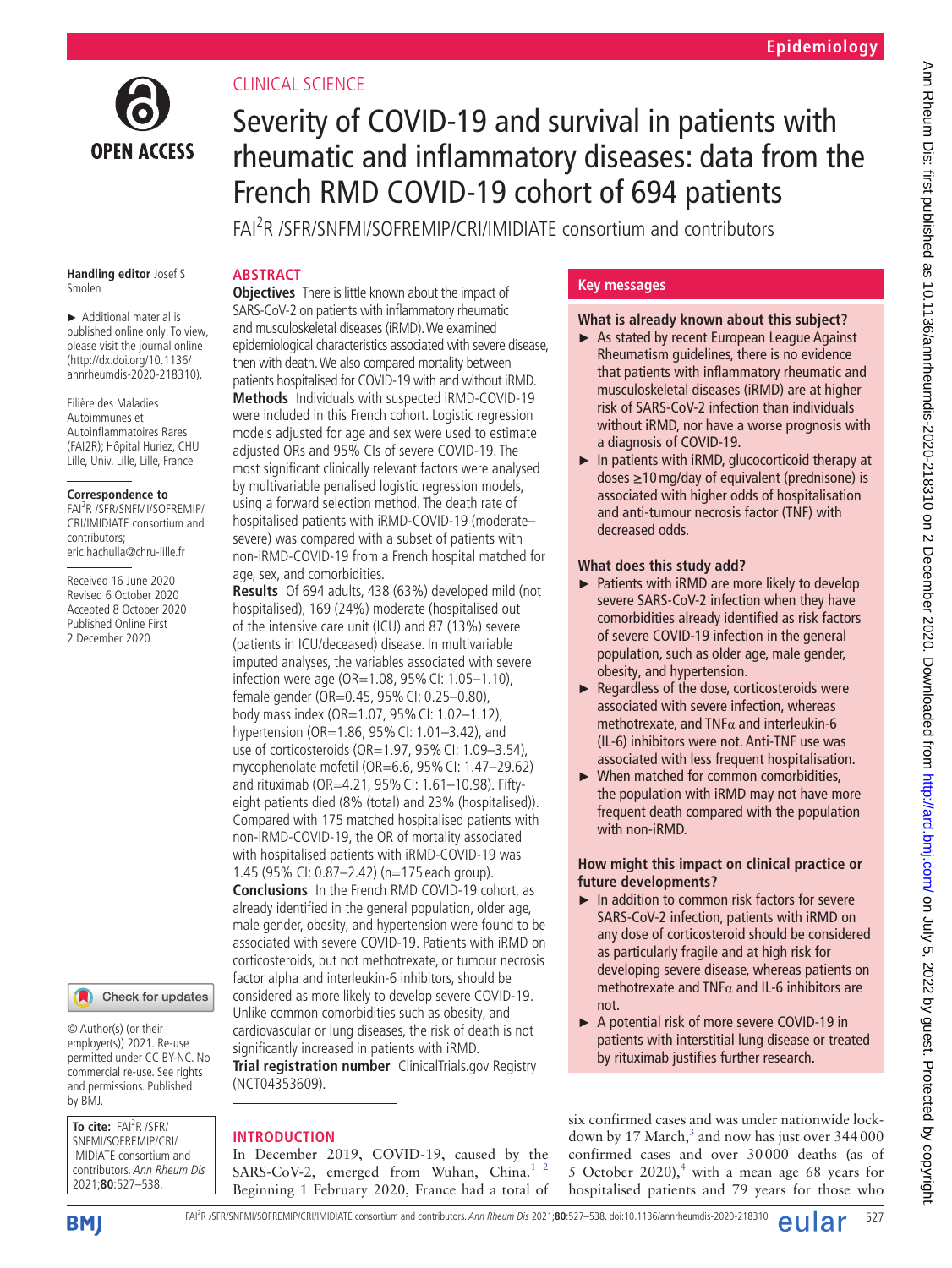died.<sup>5</sup> Stay-at-home restrictions in France decreased hospitalisations nearly 11-fold<sup>5</sup>; however, there remains an urgent need for safe, effective COVID-19 therapies.

There is a concern that patients undergoing immunosuppressive therapy for inflammatory rheumatic and musculoskeletal diseases (iRMD) could be more vulnerable to SARS-CoV-2 infection and hospitalisation than the general population, particularly in those patients with comorbidities such as diabetes, chronic obstructive pulmonary disease, and renal failure.<sup>67</sup> Several recent studies in patients with iRMD<sup>8-10</sup> and inflammatory bowel diseases  $(IBD)^{11}$  suggested an increased risk for hospitalisation and severe disease when using glucocorticoids, although no effect on severity or mortality was found with biological diseasemodifying anti-rheumatic drug (DMARD) use. A decreased risk for severe COVID-19 was suggested in such populations with respect to anti-tumour necrosis factor alpha (TNF $\alpha$ ) drugs.<sup>11 12</sup> Although these studies indicate that the incidence of immunemediated inflammatory disease among patients with COVID-19 was consistent with the general population and not associated with worse outcomes, population size was a major limitation. Recent European League Against Rheumatism (EULAR) guidelines suggested that patients with RMD are not at greater risk for developing SARS-CoV-2 infection or more severe disease, $^{13}$  but as additional information is obtained through ongoing research and clinical trials, recommendations are continually updated.

Taken together, to provide optimal care and ensure positive clinical outcomes in patients with RMD who contracted SARS-CoV-2 infection, it is imperative to understand how these diseases, their comorbidities and the use of immunotherapies may affect progression to severe COVID-19 or death. The primary objective of the current study, by analysing a French cohort of 694 patients with iRMD and COVID-19, was to investigate the frequency of severe infection and predictive factors associated with disease severity. The secondary objectives were to identify predictive factors associated with death and to compare the death rate in patients with moderate to severe COVID-19 with and without RMD.

# **Methods**

# **Study design and patients**

This is an observational, multicentre, French national cohort study in which patients of all ages with confirmed iRMD (table 1) and highly suspected/confirmed diagnosis of COVID-19 were enrolled. All eligible patients/representatives were informed. The study was performed in accordance with the principles of the Declaration of Helsinki. Positive diagnosis of COVID-19 included biological confirmation (PCR/serology), presence of ground-glass opacities in CT scan, or anosmia or sudden ageusia in the absence of rhinitis or nasal obstruction, or typical clinical

| Descriptive table of diagnoses according to severity of COVID-19 <sup>®</sup><br>Table 1 |                             |                                                     |                                                            |                                                         |                               |                                  |
|------------------------------------------------------------------------------------------|-----------------------------|-----------------------------------------------------|------------------------------------------------------------|---------------------------------------------------------|-------------------------------|----------------------------------|
| Classification, n (%)                                                                    | <b>Overall</b><br>$(n=694)$ | <b>Patients with</b><br>mild infection<br>$(n=438)$ | <b>Patients with</b><br>moderate<br>infection<br>$(n=169)$ | <b>Patients</b><br>with severe<br>infection<br>$(n=87)$ | <b>Survivors</b><br>$(n=617)$ | <b>Non-survivors</b><br>$(n=58)$ |
| Chronic inflammatory arthritis                                                           |                             |                                                     |                                                            |                                                         |                               |                                  |
| <b>Rheumatoid arthritis</b>                                                              | 213 (30.7)                  | 129 (29.5)                                          | 55 (32.5)                                                  | 29 (33.3)                                               | 187 (30.3)                    | 20 (34.5)                        |
| Axial and peripheral spondyloarthritis                                                   | 165 (23.8)                  | 135 (30.8)                                          | 25(14.8)                                                   | 5(5.8)                                                  | 161(26.1)                     | 1(1.7)                           |
| Psoriatic arthritis                                                                      | 70 (10.1)                   | 52 (11.9)                                           | 12(7.1)                                                    | 6(6.9)                                                  | 64 (10.4)                     | 3(5.2)                           |
| Non-systemic idiopathic juvenile arthritis                                               | 2(0.3)                      | 2(0.5)                                              | $\mathbf{0}$                                               | $\mathbf 0$                                             | 2(0.3)                        | $\mathbf{0}$                     |
| Other inflammatory arthritis                                                             | 14(2.0)                     | 7(1.6)                                              | 5(3.0)                                                     | 2(2.3)                                                  | 13(2.1)                       | 1(1.7)                           |
| Autoinflammatory diseases                                                                |                             |                                                     |                                                            |                                                         |                               |                                  |
| Still's disease                                                                          | 5(0.7)                      | 1(0.2)                                              | 2(1.2)                                                     | 2(2.3)                                                  | 4(0.7)                        | 1(1.7)                           |
| Periodic fever syndromest                                                                | 15(2.2)                     | 8(1.8)                                              | 5(3.0)                                                     | 2(2.3)                                                  | 13(2.1)                       | 2(3.5)                           |
| Systemic idiopathic juvenile arthritis                                                   | 3(0.4)                      | 2(0.5)                                              | 1(0.6)                                                     | $\mathbf 0$                                             | 3(0.5)                        | $\mathbf 0$                      |
| Other autoinflammatory diseases                                                          | 4(0.6)                      | 2(0.5)                                              | 1(0.6)                                                     | 1(1.2)                                                  | 3(0.5)                        | 1(1.7)                           |
| <b>Vasculitis</b>                                                                        |                             |                                                     |                                                            |                                                         |                               |                                  |
| Giant cell arteritis and polymyalgia rheumatica                                          | 30(4.3)                     | 8(1.8)                                              | 10(5.9)                                                    | 12 (13.8)                                               | 21(3.40)                      | 9(15.5)                          |
| Behcet's disease                                                                         | 7(1.0)                      | 3(0.7)                                              | 3(1.8)                                                     | 1(1.2)                                                  | 6(1.0)                        | 1(1.7)                           |
| Vasculitis associated with cytoplasmic antineutrophil antibodies                         | 17(2.5)                     | 4(0.9)                                              | 4(2.4)                                                     | 9(10.4)                                                 | 10(1.6)                       | 7(12.1)                          |
| Takayasu's arteritis                                                                     | 1(0.1)                      | 1(0.2)                                              | $\mathbf 0$                                                | $\pmb{0}$                                               | 1(0.2)                        | $\mathbf 0$                      |
| Other vasculitis (including Kawasaki's disease)                                          | 10(1.4)                     | 5(1.1)                                              | 5(3.0)                                                     | $\mathbf{0}$                                            | 9(1.5)                        | $\pmb{0}$                        |
| Systemic autoimmune diseases                                                             |                             |                                                     |                                                            |                                                         |                               |                                  |
| Systemic lupus erythematosus                                                             | 46(6.6)                     | 32(7.3)                                             | 11(6.5)                                                    | 3(3.5)                                                  | 42(6.8)                       | 2(3.5)                           |
| Systemic sclerosis                                                                       | 25(3.6)                     | 17(3.9)                                             | 6(3.6)                                                     | 2(2.3)                                                  | 23(3.7)                       | 2(3.5)                           |
| Primary Sjögren syndrome                                                                 | 17(2.5)                     | 7(1.6)                                              | 7(4.1)                                                     | 3(3.5)                                                  | 15(2.4)                       | 2(3.5)                           |
| Inflammatory myopathy (including dermatomyositis, polymyositis)                          | 12(1.7)                     | 6(1.4)                                              | 3(1.8)                                                     | 3(3.5)                                                  | 8(1.3)                        | 3(5.2)                           |
| Undifferentiated connective tissue disease                                               | 3(0.4)                      | 3(0.7)                                              | $\mathbf{0}$                                               | $\pmb{0}$                                               | 1(0.2)                        | $\mathbf{0}$                     |
| Mixed connective tissue disease                                                          | 4(0.6)                      | $\pmb{0}$                                           | 3(1.8)                                                     | 1(1.2)                                                  | 3(0.5)                        | 1(1.7)                           |
| Other                                                                                    |                             |                                                     |                                                            |                                                         |                               |                                  |
| Sarcoidosis                                                                              | 15(2.2)                     | 6(1.4)                                              | 5(3.0)                                                     | 4(4.6)                                                  | 12(1.9)                       | 2(3.5)                           |
| Eye inflammation (including uveitis)                                                     | 3(0.4)                      | 2(0.5)                                              | 1(0.6)                                                     | $\mathbf 0$                                             | 3(0.5)                        | $\pmb{0}$                        |
| IgG related disease                                                                      | 3(0.4)                      | 1(0.2)                                              | 1(0.6)                                                     | 1(1.2)                                                  | 3(0.5)                        | $\pmb{0}$                        |
| Other                                                                                    | 10(1.4)                     | 5(1.1)                                              | 4(2.4)                                                     | 1(1.2)                                                  | 10(1.6)                       | $\mathbf{0}$                     |

\*Total number of survivors and non-survivors as presented excludes 19 patients whose status at day 21 was unknown at the time of data cut-off. †Includes TNF receptor-associated periodic syndrome, cryopyrin-associated periodic syndromes, familial Mediterranean fever, and mevalonate kinase deficiency. TNF, tumour necrosis factor.

Ann Rheum Dis: first published as 10.1136/annheumdis-2020-218310 on 2 December 2020. Downloaded from http://ard.brnj.com/ on July 5, 2022 by guest. Protected by copyright Ann Dis: first published as 10.1136/annrheumdis-2020 on 2 December 2020. Downloaded from <http://ard.bmj.com/> on July 5, 2022 by guest. Protected by copyright.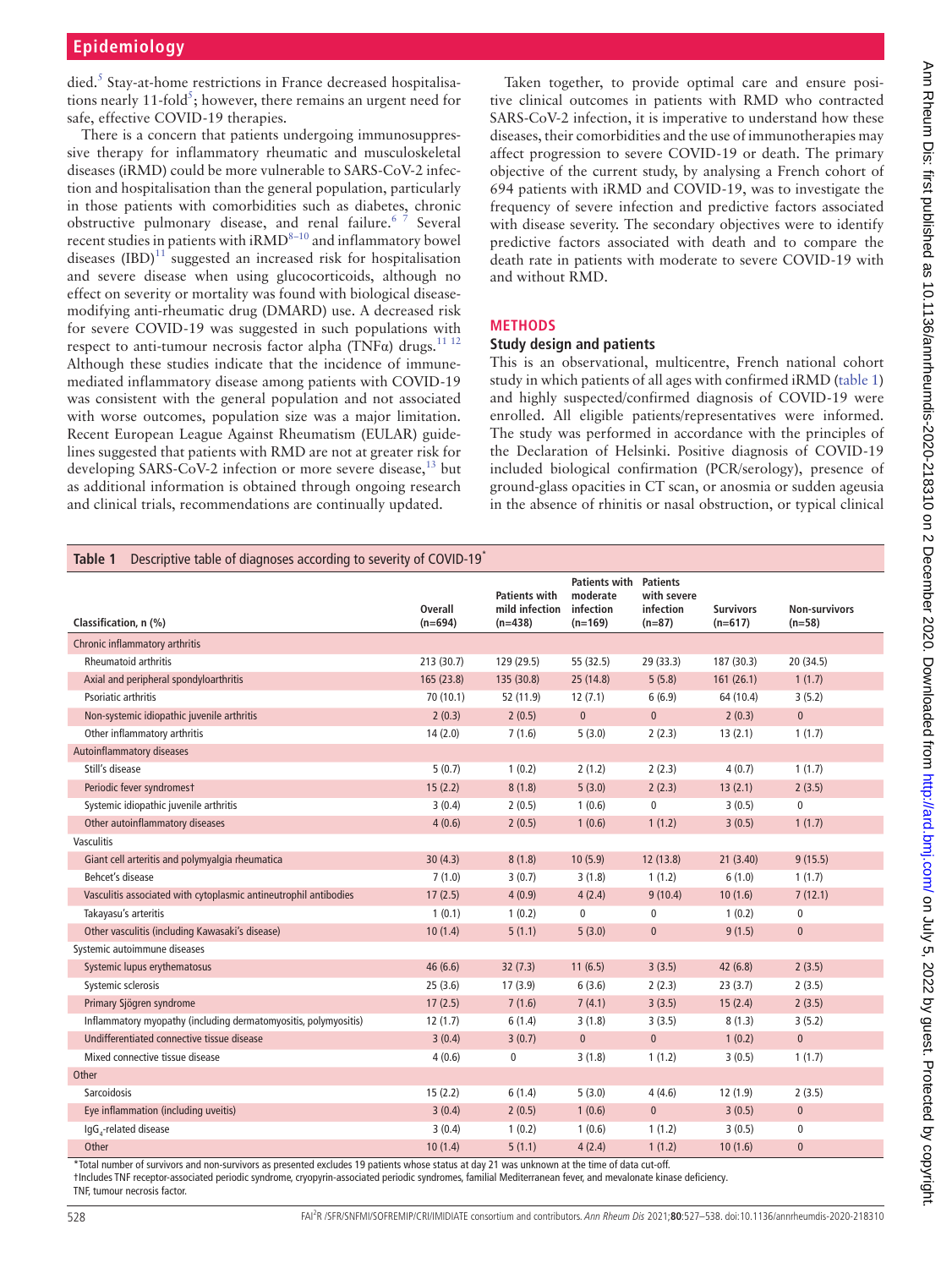signs of COVID-19 (cough, fever, nose/throat symptoms, digestive symptoms without any other diagnosis, influenza syndrome in a patient with recent close contact with a known COVID-19 positive patient). Patients were informed about the objective of the study, and patient consent was obtained for the use of medical data, which was carried out according to French law and good clinical practices. Approval from an ethics committee was not required according to French law.14 The study was performed in compliance with  $MR-004$ ,<sup>15</sup> received permission from Lille University Hospital, was declared to the Commission Nationale de l'Informatique et des Libertés (reference DEC20-107).

To compare the death rate resulting from moderate to severe COVID-19 between the population with iRMD and non-iRMD, the Lille University Hospital COVID-19 Research Network (LICORNE) was used. This includes 335 patients with COVID-19 hospitalised in the Lille University Hospital between 24 February and 17 April 2020 for moderate to severe COVID-19. Among them, 256 patients were selected as potential controls, to match to the moderate to severe (hospitalised/ intensive care unit (ICU)/death) patients from the French RMD COVID-19 cohort. All patients with iRMD and control patients received care from the same national health system.

#### **Data collection**

All cases of highly suspected/confirmed patients with iRMD-COVID-19 were reported retrospectively. The individual data regarding iRMD diagnosis/specific treatments were captured from rheumatologists, internal medicine physicians or paediatric physicians via one national data entry portal. All treating physicians are members of the FAI<sup>2</sup>R/SFR/SNFMI/SOFREMIP/ CRI/IMIDIATE consortium. Data collected from the patient's medical record included demographics and clinical information such as onset of iRMD and current treatments, presence of comorbidities, details of COVID-19 diagnosis, management and outcome with an evaluation of the vital status assessment at least 21 days after the first clinical sign of COVID-19. The main diagnosis was selected for analysis, which justified the management and the choice of treatments. To ensure secure transmission of data, information was collected from the investigating physician via the electronic case report form or a provided file. Data cut-off was on 18 May 2020. Before freezing, the final database was monitored to collect missing data, validate the evolution of COVID-19, remove duplicate or erroneous reports, and check data consistency. All deaths were verified by Eric Hachulla and Christophe Richez to ensure complete data were obtained and if missing, to collect data directly by contacting the physician.

## **Outcomes**

The primary endpoint was the frequency of severe infection in patients with iRMD and predictive factors associated with disease severity. The severity of COVID-19 was assessed and classified according to the care needed for each patient: mild=ambulatory; moderate=hospitalised out of ICU; and severe=ICUor deceased. The secondary objectives were to identify predictive factors associated with death and to compare the death rate in patients with moderate to severe COVID-19 with and without inflammatory iRMD.

## **Statistical analysis**

Categorical variables were expressed as numbers (percentage) and quantitative variables as mean±SD. Comparisons of severe versus mild or moderate patients and survivors versus nonsurvivors were made using logistic regression models (in case

of cell frequency <5, a penalised logistic regression (Firth method) $14$  was used), with and without adjustment on prespecified factors (age and sex). No statistical comparisons were done for categorical variables with a frequency <10 in the overall sample. Odds ratios (ORs) and their 95% confidence intervals (CIs) were calculated as effect size. Factors associated with severity and hospitalisation status in the age-sex adjusted analyses  $(p<0.05)$  were introduced into multivariable penalised logistic regression models with a forward stepwise selection procedure (entrance criterion=0.05) to limit overfitting. To avoid case deletion in multivariable analyses, missing data for candidate predictors were imputed by multiple imputations using the regression-switching approach (chained equations,  $n=10$  imputations).<sup>16</sup> The imputation procedure was performed under the missing-at-random assumption using all candidate predictors, with logistic regression (binary, ordinal or multinomial) models for categorical variables. Rubin's rules were used to combine the estimates derived from multiple imputed data sets.<sup>17</sup> Multivariate analysis was performed in available cases (without missing data on candidate predictors) as sensitivity analysis. French RMD COVID-19 cases and LICORNE controls were matched for age, sex, and comorbidities (cardiac disease, diabetes, hypertension, body mass index/BMI, and renal failure) using a propensity score estimation, calculated using a multivariable logistic regression model. Choice of these confounders was based on published literature.<sup>18 19</sup> The two groups were matched (1:1) using an optimal algorithm with calliper width of 0.2 SD of logit for propensity score.<sup>20 21</sup> To evaluate the bias reduction, absolute standardised differences were calculated before and after matching. An absolute standardised difference >10% was interpreted as a meaningful difference.<sup>22</sup> OR for death (iRMD) vs controls) was estimated using a mixed logistic regression. All statistical tests were performed at the two-tailed  $\alpha$  level of 0.05 using SAS software, V.9.4.

# **Patient and public involvement**

Patients were not directly involved in the design, recruitment, or conduct of the study.

# **Results**

# **Patient characteristics**

We collected a total of 758 records and the final evaluation of COVID-19 severity (primary endpoint) was available for 694 patients (the 13 children were not included in the statistical analysis and are described separately). COVID-19 diagnosis was confirmed in 59% of cases based on PCR or serology (408/694). Of those patients with confirmed COVID-19, approximately 47% (193/408) had a mild, 34% (138/408) moderate, and 19% (77/408) severe infection. In the other patients, COVID-19 diagnosis was confirmed by typical CT scan in 6% (46/694), anosmia/ageusia in 14% (96/694), and typical clinical symptoms in 21% (144/694).

Patients were mainly women (66.6%, 462/694) with a mean age of  $56.1 \pm 16.4$  years, and  $51.6\%$  (358/694) were over the age of 55 years (figure 1). Seventy-one percent of the population had at least one comorbidity (492/694), with hypertension  $(n=182, 26.3\%)$ , obesity with a BMI over 30 kg/m<sup>2</sup> (n=146, 21%), respiratory disease (n=99, 14.3%), and cardiovascular disease (n=85, 12.3%) as the most common. Chronic inflammatory arthritis diseases were the most frequent diagnoses in the cohort (66.9%, 464/694), mostly rheumatoid arthritis (RA) and spondyloarthritis, followed by systemic autoimmune diseases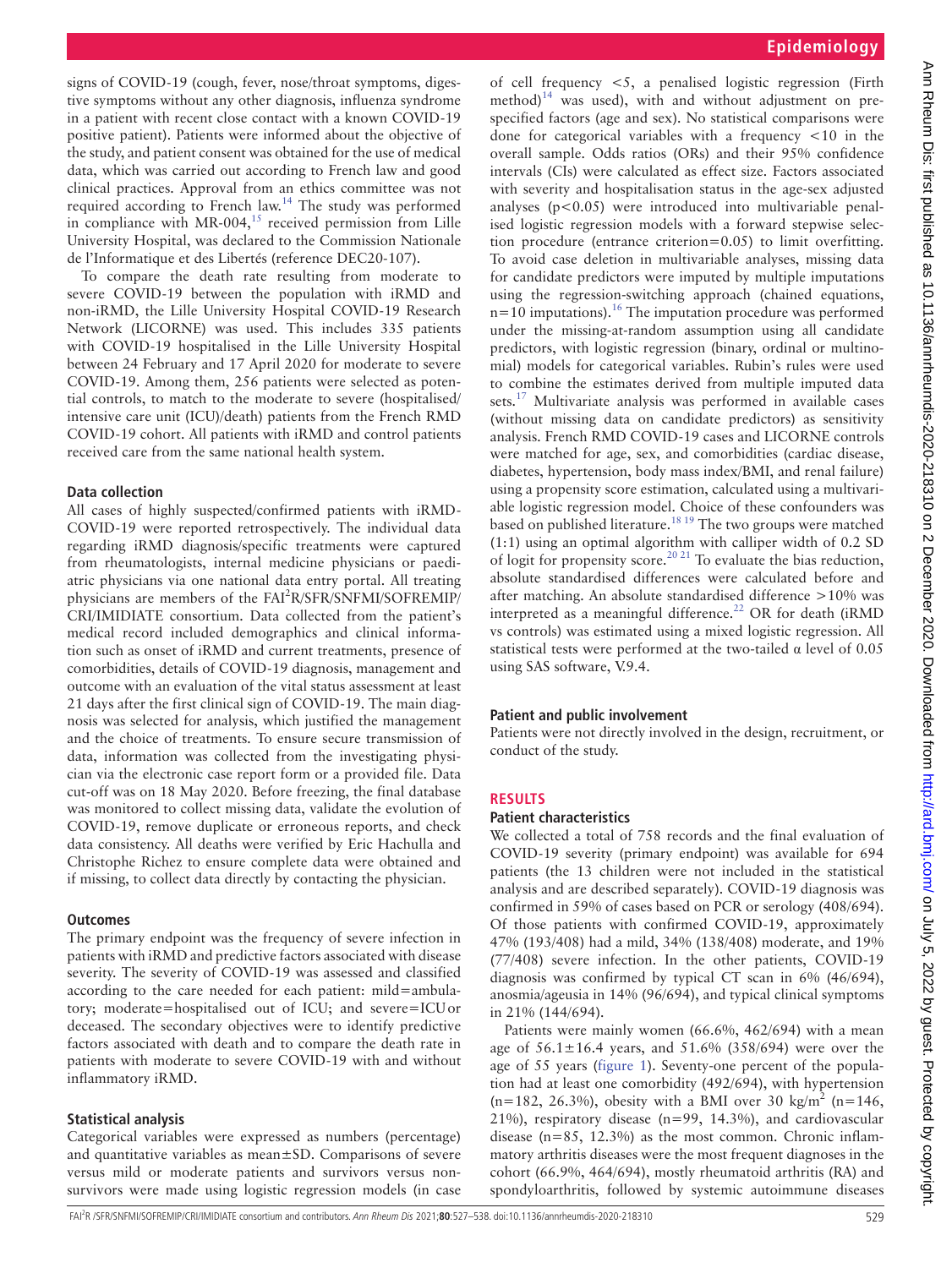

(15.4%, 107/694). A detailed description of all iRMD diagnoses included in the cohort is presented in table 1.

# **Development of severe disease**

The frequency of severe COVID-19 in patients with iRMD with confirmed or highly suspected diagnosis of symptomatic COVID-19 was 12.5% (87/694). Age was a driver of disease severity, as only 11 patients between 18 and 54 years developed severe COVID-19, whereas this number increased to 20 in patients between 65 and 74 years (adjusted OR (aOR)=6.46, 95%CI: 2.97–14.06), and to 45 in patients over 75 years (aOR=19.82, 95%CI: 9.69–40.52). There were no severe paediatric cases. When adjusted for age and sex, among the most common comorbidities correlated with severe disease were morbid obesity (BMI  $\geq 40 \text{ kg/m}^2$ ) (aOR=4.10, 95% CI: 1.28–13.11), diabetes (aOR=2.14, 95%CI: 1.12–4.12), and hypertension (aOR=2.30, 95%CI: 1.34–3.96). Interestingly, interstitial lung disease (aOR=2.87, 95%CI: 1.06–7.80) and chronic renal failure (aOR=3.22, 95%CI: 1.51–6.90) were also associated with disease severity. Severe disease was observed more frequently in patients with vasculitis (aOR=2.25, 95%CI: 1.13–4.41) and autoinflammatory diseases (aOR=7.88, 95%CI: 1.39–37.05), compared with patients with chronic inflammatory arthritis. These results are summarised in table 2. Morbid obesity, diabetes, hypertension, and chronic renal failure were still correlated with severe disease when the analysis was focused only on patients with PCR-confirmed COVID-19 (online supplemental table 1). While not significant, there was also an association with interstitial lung disease (aOR=2.64, 95%CI: 0.94–7.36). In the PCR-confirmed population, severe disease was still observed more frequently in patients with vasculitis (aOR=2.39, 95%CI: 1.14–4.98), compared with patients with chronic inflammatory arthritis.

Regarding treatments for iRMDs, more frequent severe disease was observed with the use of corticosteroids (aOR=2.25, 95%CI: 1.33–3.79), mycophenolate mofetil (aOR=7.67,

95%CI: 1.73–28.04) and rituximab (aOR=4.34, 95%CI: 1.77–10.63). It should be noted that use of TNF $\alpha$  blockers (n=202, aOR=0.44, 95%CI: 0.19–1.04), interleukin-6 (IL-6) inhibitors (n=26, aOR=0.63, 95%CI: 0.12–2.28), methotrexate (n=252, aOR=0.63, 95%CI: 0.37–1.08) and hydroxychloroquine (HCQ) (n=57, aOR=1.06, 95%CI: 0.31–2.96) were not associated with severe COVID-19 (table 3). When the same analysis was performed on the population with PCR-confirmed COVID-19, rituximab was still identified as a contributor to the development of severe disease (aOR=6.35, 95%CI: 2.23–18.11) (online supplemental table 2). However, there was no significant increase in the development of severe disease with the use of corticosteroids (aOR=1.72, 95%CI: 0.98–3.04) nor significant decrease in the development of severe disease with the use of TNF blockers (aOR=0.42, 95%CI: 0.16–1.15).

Similar results were observed in patients with RA  $(n=213)$ with respect to the severity of disease including age (aOR age ≥75=16.89, 95%CI: 4.90–88.60), hypertension (aOR=3.36, 95%CI: 1.23–8.60), and use of corticosteroids (aOR=2.57, 95%CI: 1.01–6.52) or rituximab (aOR=5.97, 95%CI: 1.18– 27.63) (online supplemental tables 3 and 4).

Results of the multivariable analysis are presented in table 4. Due to the number of events (87 patients with severe infection), the analysis was limited to no more than seven variables, which were selected based on clinical expertise. Older age (OR=1.08, 95%CI: 1.05–1.10), female gender (OR=0.45, 95%CI: 0.25–0.80), BMI (OR=1.07, 95%CI: 1.02–1.12), hypertension (OR=1.86, 95%CI: 1.01–3.42), and use of corticosteroids (OR=1.97, 95%CI: 1.09–3.54), mycophenolate mofetil (OR=6.6,  $95\%$ CI: 1.47-29.62) and rituximab (OR=4.21, 95%CI: 1.61–10.98) were significantly associated with COVID-19 severity. Results of the imputed analysis are similar compared with the available case analysis (see table 4).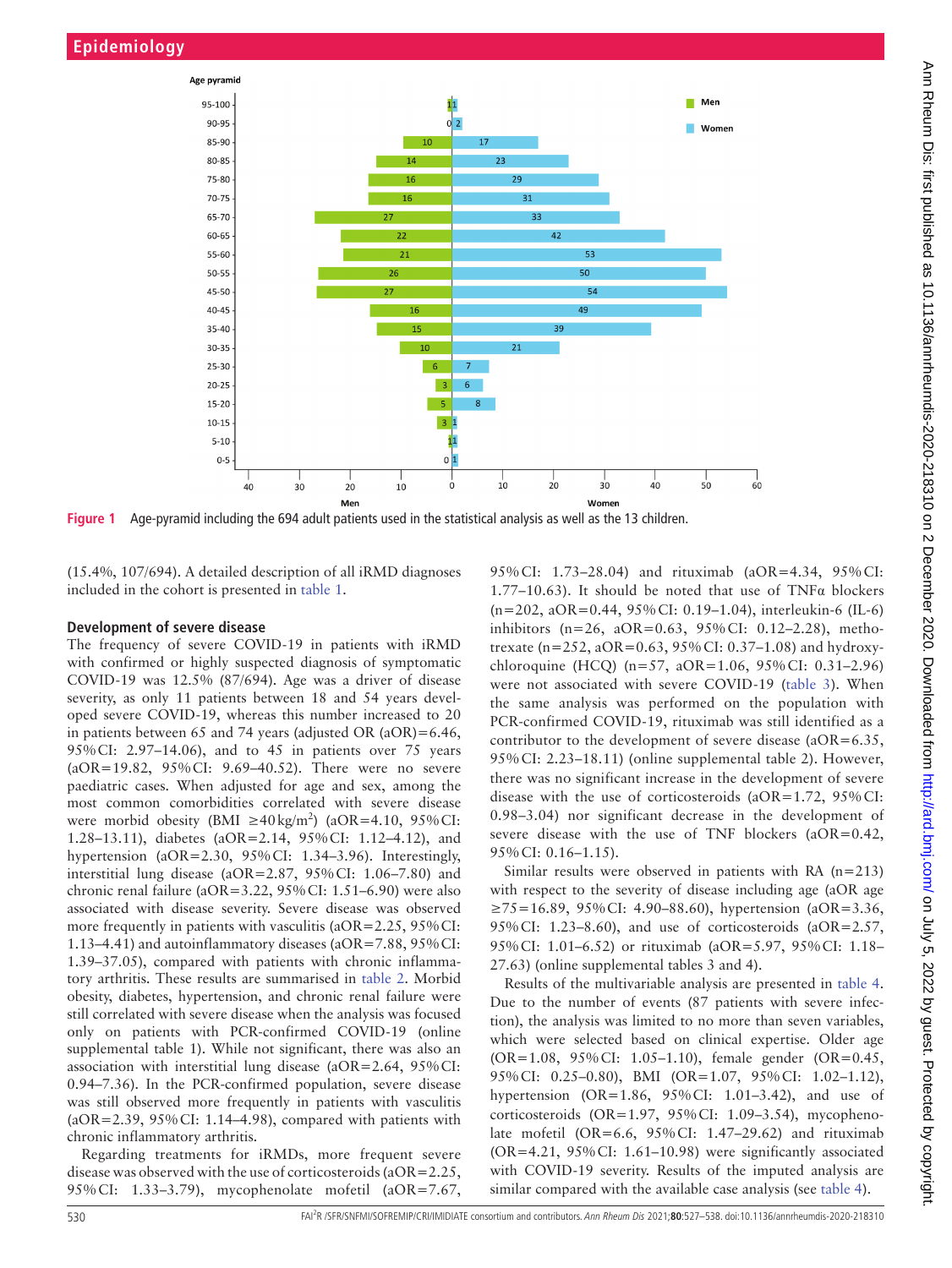| Table 2<br>Association between demographic and clinical characteristics and severity of COVID-19 |                           |                                                                 |                                            |                                      |                      |                          |                     |                          |
|--------------------------------------------------------------------------------------------------|---------------------------|-----------------------------------------------------------------|--------------------------------------------|--------------------------------------|----------------------|--------------------------|---------------------|--------------------------|
|                                                                                                  | All patients<br>$(n=694)$ | Patients with moderate<br>mild infection infection<br>$(n=438)$ | <b>Patients with Patients</b><br>$(n=169)$ | with severe<br>infection<br>$(n=87)$ | OR (95% CI)*         | P value                  | aOR (95% CI)*1      | P valuet                 |
| Age (years)                                                                                      |                           |                                                                 |                                            |                                      |                      | < 0.001                  |                     | < 0.001                  |
| $18 - 54$                                                                                        | 336 (48.4)                | 268 (61.2)                                                      | 57(33.7)                                   | 11(12.6)                             | $1.00$ (ref.)        | $\overline{\phantom{0}}$ | $1.00$ (ref.)       | $\overline{\phantom{0}}$ |
| $55 - 64$                                                                                        | 138 (19.9)                | 95(21.7)                                                        | 32 (18.9)                                  | 11(12.6)                             | $2.56(1.08 - 6.05)$  | 0.032                    | $2.58(1.09 - 6.12)$ | 0.032                    |
| $65 - 74$                                                                                        | 107(15.4)                 | 52 (11.9)                                                       | 35 (20.7)                                  | 20(23.0)                             | 6.79 (3.14-14.71)    | < 0.001                  | 6.46 (2.97-14.06)   | < 0.001                  |
| $\geq$ 75                                                                                        | 113(16.3)                 | 23(5.3)                                                         | 45(26.6)                                   | 45(51.7)                             | 19.55 (9.62-39.73)   | < 0.001                  | 19.82 (9.69-40.52)  | < 0.001                  |
| $Mean \pm SD$                                                                                    | $56.1 \pm 16.4$           | $50.6 \pm 13.9$                                                 | $61.8 \pm 16.1$                            | 72.4±13.8                            |                      |                          |                     |                          |
| Female gender                                                                                    | 462 (66.6)                | 309 (70.6)                                                      | 109(64.5)                                  | 44 (50.6)                            | $0.46(0.29 - 0.73)$  | < 0.001                  | $0.45(0.27 - 0.75)$ | 0.002                    |
| Comorbidities‡                                                                                   |                           |                                                                 |                                            |                                      |                      |                          |                     |                          |
| Respiratory disease (all)                                                                        | 99 (14.3)                 | 53(12.2)                                                        | 25(14.8)                                   | 21(24.1)                             | $2.15(1.25 - 3.71)$  | 0.006                    | $1.61(0.87 - 2.99)$ | 0.13                     |
| Interstitial lung disease                                                                        | 26(3.8)                   | 10(2.3)                                                         | 7(4.1)                                     | 9(10.3)                              | 3.99 (1.72-9.26)     | 0.001                    | $2.87(1.06 - 7.80)$ | 0.038                    |
| <b>COPD</b>                                                                                      | 28(4.0)                   | 14(3.2)                                                         | 6(3.6)                                     | 8(9.2)                               | $2.96(1.26 - 6.95)$  | 0.013                    | $1.08(0.42 - 2.76)$ | 0.88                     |
| Asthma                                                                                           | 52(7.5)                   | 32(7.3)                                                         | 14(8.3)                                    | 6(6.9)                               | $0.90(0.37 - 2.18)$  | 0.82                     | $1.24(0.46 - 3.33)$ | 0.67                     |
| Cardiac disease (all)                                                                            | 85 (12.3)                 | 22(5.0)                                                         | 31(18.3)                                   | 32 (36.8)                            | $6.06(3.61 - 10.18)$ | < 0.001                  | $1.78(0.97 - 3.28)$ | 0.064                    |
| Coronary heart diseases                                                                          | 68 (9.8)                  | 15(3.4)                                                         | 25 (14.8)                                  | 28 (32.2)                            | $6.70(3.86 - 11.65)$ | < 0.001                  | $1.86(0.97 - 3.56)$ | 0.063                    |
| <b>Stroke</b>                                                                                    | 25(3.6)                   | 7(1.6)                                                          | 10(5.9)                                    | 8(9.2)                               | $3.50(1.46 - 8.38)$  | 0.005                    | $1.68(0.63 - 4.47)$ | 0.30                     |
| <b>Diabetes</b>                                                                                  | 62(9.0)                   | 12(2.8)                                                         | 29 (17.2)                                  | 21(24.1)                             | 4.38 (2.44-7.85)     | < 0.001                  | $2.14(1.12 - 4.12)$ | 0.022                    |
| Obesity                                                                                          |                           |                                                                 |                                            |                                      |                      | 0.050                    |                     | 0.043                    |
| $30$                                                                                             | 459 (75.9)                | 303 (78.7)                                                      | 105 (71.9)                                 | 51 (68.9)                            | $1.00$ (ref.)        |                          | $1.00$ (ref.)       |                          |
| $30 - 39.9$                                                                                      | 126 (20.8)                | 74 (19.2)                                                       | 35(24.0)                                   | 17(23.0)                             | $1.25(0.69 - 2.25)$  | 0.46                     | $1.47(0.76 - 2.82)$ | 0.25                     |
| $\geq 40$                                                                                        | 20(3.3)                   | 8(2.1)                                                          | 6(4.1)                                     | 6(8.1)                               | $3.43(1.26 - 9.32)$  | 0.016                    | 4.10 (1.28-13.11)   | 0.017                    |
| Hypertension                                                                                     | 182 (26.3)                | 71(16.3)                                                        | 60(35.5)                                   | 51 (58.6)                            | $5.13(3.21 - 8.19)$  | < 0.001                  | $2.30(1.34 - 3.96)$ | 0.003                    |
| Cancer                                                                                           | 33(4.8)                   | 13(3.0)                                                         | 13(7.7)                                    | 7(8.0)                               | 1.95 (0.82-4.64)     | 0.13                     | $0.83(0.31 - 2.21)$ | 0.71                     |
| Chronic renal failure                                                                            | 42(6.1)                   | 11(2.5)                                                         | 12(7.1)                                    | 19(21.8)                             | 7.07 (3.66-13.65)    | < 0.001                  | $3.22(1.51 - 6.90)$ | 0.003                    |
| No. of patients with at least one<br>comorbidity                                                 | 492 (71.1)                | 274 (62.8)                                                      | 136 (80.5)                                 | 82 (94.3)                            | 7.80 (3.11-19.54)    | < 0.001                  | $3.52(1.35 - 9.17)$ | 0.010                    |
| Disease history§                                                                                 |                           |                                                                 |                                            |                                      |                      | < 0.001                  |                     | 0.023                    |
| Chronic inflammatory arthritis                                                                   | 464 (66.9)                | 325 (74.2)                                                      | 97 (57.4)                                  | 42 (48.3)                            | $1.00$ (ref.)        |                          | $1.00$ (ref.)       |                          |
| Autoinflammatory diseases                                                                        | 12(1.7)                   | 5(1.1)                                                          | 4(2.4)                                     | 3(3.4)                               | 3.66 (0.89-12.07)    | 0.053                    | 7.88 (1.39-37.05)   | 0.014                    |
| Vasculitis                                                                                       | 65 (9.4)                  | 21(4.8)                                                         | 22 (13.0)                                  | 22(25.3)                             | $5.14(2.80 - 9.32)$  | < 0.001                  | $2.25(1.13 - 4.41)$ | 0.020                    |
| Systemic autoimmune diseases                                                                     | 122 (17.6)                | 73 (16.7)                                                       | 35 (20.7)                                  | 14(16.1)                             | $1.33(0.69 - 2.45)$  | 0.38                     | $1.64(0.80 - 3.25)$ | 0.17                     |

\*ORs were calculated for patients with severe infection, using patients with mild or moderate infection as reference.

†Adjusted for age and sex.

‡Two missing values for comorbidities except for obesity where 89 values are missing.

§Penalised logistic regression (Firth method) was used due to low number of patients (n<5) in an analysed group.

aOR, adjusted OR; COPD, chronic obstructive pulmonary disease.

#### **Hospitalisation status**

Hospitalisation status of the whole population  $(n=694)$  was also affected, and was more frequently related to older age (aOR age ≥75=15.51, 95% CI: 9.11–26.40) as well as the presence of coronary heart disease (aOR=2.73, 95%CI: 1.40–5.30), diabetes (aOR=5.37, 95%CI: 2.66–10.85), hypertension (aOR=1.99, 95%CI: 1.33–2.98), and chronic renal failure (aOR=2.76, 95%CI: 1.26–6.04) (online supplemental table 5). Use of corticosteroids (aOR=2.76, 95%CI: 1.90–4.02) and TNFα inhibitors (aOR=0.35, 95%CI: 0.22–0.55) also affected hospitalisation status and were harmful or protective, respectively (online supplemental table 6). Within the multivariable imputed analysis, age (OR=1.05, 95%CI: 1.04–1.07), diabetes (OR=4.33, 95%CI: 2.07–9.07), BMI (OR=1.06, 95%CI: 1.02– 1.10), use of corticosteroids (OR=1.94, 95%CI: 1.24–3.05) and colchicine (OR=3.34, 95%CI: 1.14–9.79) remain associated with a higher risk of hospitalisation. Use of TNF inhibitors (OR=0.55, 95%CI: 0.32–0.95) and female gender (OR=0.65, 95%CI: 0.43–0.99) were associated with less frequent hospitalisation (online supplemental table 7).

#### **Paediatric cases**

Thirteen patients were paediatric cases and are described in table 5.

#### **Survival**

Fifty-eight patients in our cohort died, resulting in an overall death rate of 8.3%, which corresponds to 22.6% of death in the hospitalised subgroup (58/256) (table 6). Of 335 patients in the LICORNE cohort (patients with non-RMD COVID-19), only 175 controls were matched for age, sex and comorbidities (cardiac disease, diabetes, hypertension, BMI and renal failure) (online supplemental table 8). By matching patients to the LICORNE cohort, a death rate of 25.1% (95% CI: 18.7–31.6) was observed in the French RMD COVID-19 compared with 18.9% (95% CI: 13.1–24.7, respectively) with an OR of 1.45 (95% CI: 0.87–2.42; n=175 in each group). In the iRMD COVID-19 cohort, death was more frequent in patients aged ≥55 years (aOR  $(55–64)=5.54$ , 95%CI: 1.62–23.13; aOR  $(65-74)=6.70$ ,  $95\%$ CI:  $1.95-28.07$ ;  $aOR$   $(\geq 75)=59.02$ , 95%CI: 21.79–221.45), and with the presence of interstitial lung disease (aOR=3.82, 95%CI: 1.27–11.49), coronary heart disease (aOR=2.18, 95%CI: 1.05–4.53), diabetes (aOR=2.89, 95%CI: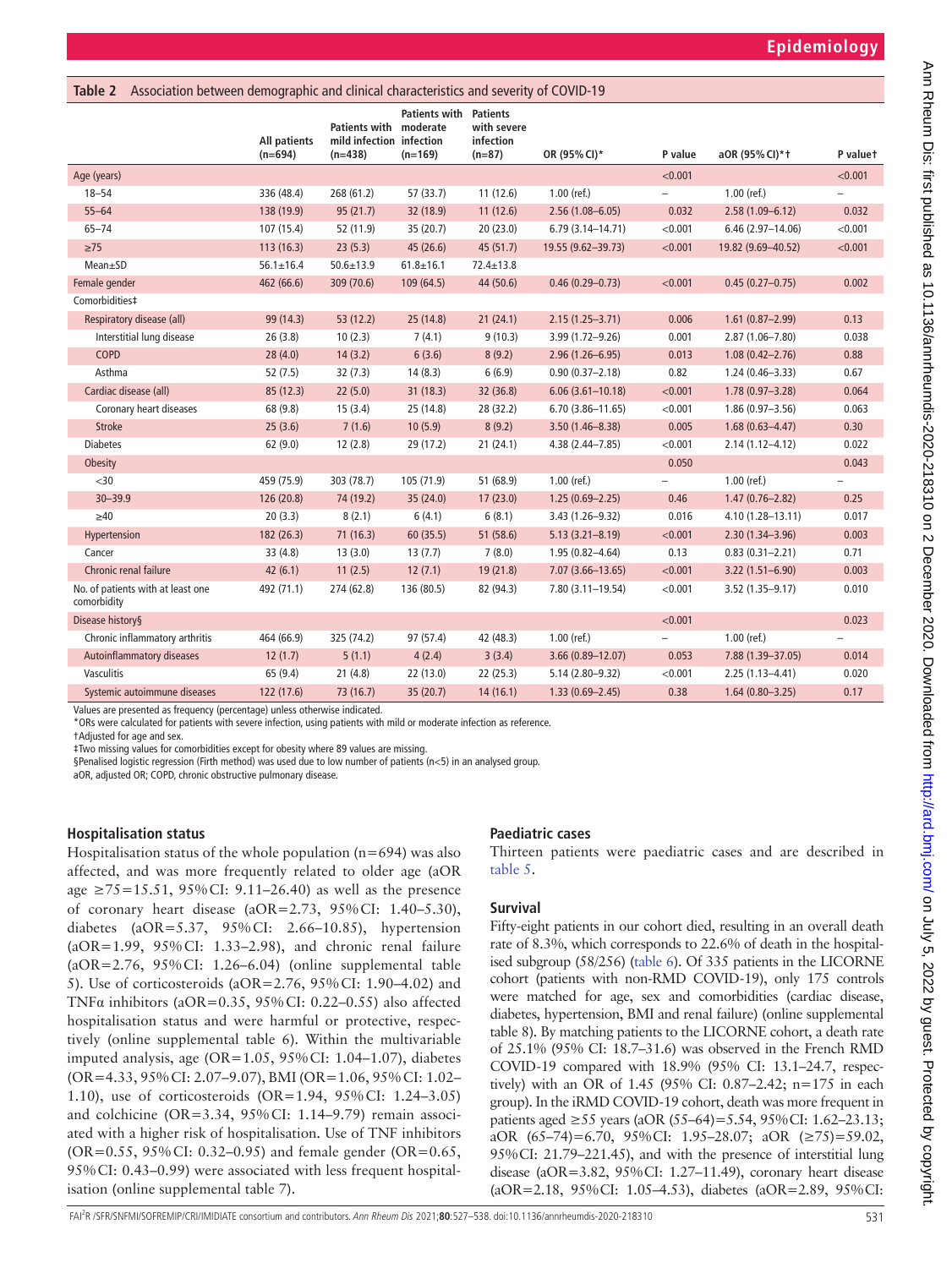| <b>Patients with Patients</b><br><b>Patients with</b><br>moderate<br>with severe<br>P<br><b>All patients</b><br>mild infection<br>infection<br>infection<br>OR (95% CI)*<br>aOR (95% CI)*+<br>$(n=694)$<br>$(n=438)$<br>$(n=169)$<br>$(n=87)$<br>P value<br>valuet<br>Rheumatic or inflammatory disease treatments‡<br>Corticosteroid<br>215(31.1)<br>88 (20.1)<br>76 (45.2)<br>51 (59.3)<br>< 0.001<br>0.002<br>$3.93(2.46 - 6.26)$<br>$2.25(1.33 - 3.79)$<br>Daily prednisone $\geq 10$ mg or equivalent<br>28 (31.8)<br>22(29.3)<br>0.048<br>$1.69(0.83 - 3.45)$<br>0.15<br>73 (34.3)<br>23(46.0)<br>$1.93(1.01 - 3.68)$<br>61 (13.9)<br>10(6.0)<br>0.022<br>$0.50(0.10-1.58)$<br>0.31<br><b>NSAIDs§</b><br>73 (10.5)<br>2(2.3)<br>$0.22(0.05 - 0.66)$<br>Colchicine<br>8(4.8)<br>4(4.7)<br>0.41<br>24(3.5)<br>12(2.7)<br>$1.56(0.48 - 4.09)$<br>$3.18(0.77 - 11.24)$<br>0.090<br>0.91<br>Hydroxychloroquine§<br>57(8.2)<br>40(9.1)<br>13(7.7)<br>4(4.7)<br>0.26<br>$1.06(0.31 - 2.96)$<br>$0.56(0.18 - 1.37)$<br>Methotrexate<br>252 (36.4)<br>164(37.4)<br>62 (36.9)<br>26(30.2)<br>0.20<br>0.096<br>$0.73(0.45 - 1.19)$<br>$0.63(0.37-1.08)$<br>Leflunomide<br>8(4.8)<br>27(3.9)<br>19(4.3)<br>0<br><b>NA</b><br><b>NA</b><br><b>NA</b><br>NA<br>9(1.3)<br>Sulfasalazine<br>5(1.1)<br>4(2.4)<br>$\mathbf{0}$<br><b>NA</b><br><b>NA</b><br><b>NA</b><br><b>NA</b><br>Mycophenolate mofetil/ mycophenolic acid§<br>16(2.3)<br>9(2.1)<br>4(2.4)<br>3(3.5)<br>$1.84(0.47 - 5.54)$<br>0.33<br>0.004<br>7.67 (1.73-28.04)<br><b>Azathioprine§</b><br>9(1.3)<br>3(1.8)<br>5(1.1)<br>1(1.2)<br><b>NA</b><br><b>NA</b><br><b>NA</b><br><b>NA</b><br>$IqIV\$<br>7(1.0)<br>3(0.7)<br>2(1.2)<br>2(2.3)<br><b>NA</b><br><b>NA</b><br><b>NA</b><br>NA<br><b>Biologics</b><br>Anti-TNF<br>202 (29.2)<br>170 (38.8)<br>25 (14.9)<br>7(8.1)<br>< 0.001<br>$0.44(0.19 - 1.04)$<br>0.060<br>$0.19(0.09 - 0.41)$<br>5(3.0)<br>0.61<br>0.54<br>Anti-IL-6§<br>26(3.8)<br>19(4.3)<br>2(2.3)<br>$0.63(0.12 - 2.28)$<br>$0.70(0.14 - 2.21)$<br>Rituximab<br>34 (4.9)<br>16(3.7)<br>7(4.2)<br>11(12.8)<br>< 0.001<br>4.34 (1.77-10.63)<br>0.001<br>3.72 (1.74-7.93)<br>6(3.6)<br>0.57<br>0.24<br>Anti-IL-17a§<br>27(3.9)<br>19(4.3)<br>2(2.3)<br>$2.34(0.45 - 8.21)$<br>$0.67(0.14 - 2.12)$<br>8(1.2)<br>Anti-IL-1§<br>3(0.7)<br>3(1.8)<br>2(2.3)<br><b>NA</b><br><b>NA</b><br>NA<br><b>NA</b><br>7(4.2)<br>1(1.2)<br>0.55<br>$0.37(0.04 - 1.80)$<br>0.31<br>Abatacept§<br>18(2.6)<br>10(2.3)<br>$0.59(0.07 - 2.39)$<br>JAK inhibitor§<br>4(2.4)<br>4(4.7)<br>21(3.0)<br>13(3.0)<br>$1.84(0.56 - 4.91)$<br>0.27<br>1.94 (0.54-5.98)<br>0.28<br>Other biologic<br>16(2.3)<br>11(2.5)<br>5(3.0)<br><b>NA</b><br><b>NA</b><br><b>NA</b><br>$\mathbf{0}$<br><b>NA</b> | Table 3<br>Association between rheumatic disease treatments and severity of COVID-19 |  |  |  |  |
|-----------------------------------------------------------------------------------------------------------------------------------------------------------------------------------------------------------------------------------------------------------------------------------------------------------------------------------------------------------------------------------------------------------------------------------------------------------------------------------------------------------------------------------------------------------------------------------------------------------------------------------------------------------------------------------------------------------------------------------------------------------------------------------------------------------------------------------------------------------------------------------------------------------------------------------------------------------------------------------------------------------------------------------------------------------------------------------------------------------------------------------------------------------------------------------------------------------------------------------------------------------------------------------------------------------------------------------------------------------------------------------------------------------------------------------------------------------------------------------------------------------------------------------------------------------------------------------------------------------------------------------------------------------------------------------------------------------------------------------------------------------------------------------------------------------------------------------------------------------------------------------------------------------------------------------------------------------------------------------------------------------------------------------------------------------------------------------------------------------------------------------------------------------------------------------------------------------------------------------------------------------------------------------------------------------------------------------------------------------------------------------------------------------------------------------------------------------------------------------------------------------------------------------------------------------------------------------------------------------------------------------------------------------------------------------------------------------------------------------------------|--------------------------------------------------------------------------------------|--|--|--|--|
|                                                                                                                                                                                                                                                                                                                                                                                                                                                                                                                                                                                                                                                                                                                                                                                                                                                                                                                                                                                                                                                                                                                                                                                                                                                                                                                                                                                                                                                                                                                                                                                                                                                                                                                                                                                                                                                                                                                                                                                                                                                                                                                                                                                                                                                                                                                                                                                                                                                                                                                                                                                                                                                                                                                                               |                                                                                      |  |  |  |  |
|                                                                                                                                                                                                                                                                                                                                                                                                                                                                                                                                                                                                                                                                                                                                                                                                                                                                                                                                                                                                                                                                                                                                                                                                                                                                                                                                                                                                                                                                                                                                                                                                                                                                                                                                                                                                                                                                                                                                                                                                                                                                                                                                                                                                                                                                                                                                                                                                                                                                                                                                                                                                                                                                                                                                               |                                                                                      |  |  |  |  |
|                                                                                                                                                                                                                                                                                                                                                                                                                                                                                                                                                                                                                                                                                                                                                                                                                                                                                                                                                                                                                                                                                                                                                                                                                                                                                                                                                                                                                                                                                                                                                                                                                                                                                                                                                                                                                                                                                                                                                                                                                                                                                                                                                                                                                                                                                                                                                                                                                                                                                                                                                                                                                                                                                                                                               |                                                                                      |  |  |  |  |
|                                                                                                                                                                                                                                                                                                                                                                                                                                                                                                                                                                                                                                                                                                                                                                                                                                                                                                                                                                                                                                                                                                                                                                                                                                                                                                                                                                                                                                                                                                                                                                                                                                                                                                                                                                                                                                                                                                                                                                                                                                                                                                                                                                                                                                                                                                                                                                                                                                                                                                                                                                                                                                                                                                                                               |                                                                                      |  |  |  |  |
|                                                                                                                                                                                                                                                                                                                                                                                                                                                                                                                                                                                                                                                                                                                                                                                                                                                                                                                                                                                                                                                                                                                                                                                                                                                                                                                                                                                                                                                                                                                                                                                                                                                                                                                                                                                                                                                                                                                                                                                                                                                                                                                                                                                                                                                                                                                                                                                                                                                                                                                                                                                                                                                                                                                                               |                                                                                      |  |  |  |  |
|                                                                                                                                                                                                                                                                                                                                                                                                                                                                                                                                                                                                                                                                                                                                                                                                                                                                                                                                                                                                                                                                                                                                                                                                                                                                                                                                                                                                                                                                                                                                                                                                                                                                                                                                                                                                                                                                                                                                                                                                                                                                                                                                                                                                                                                                                                                                                                                                                                                                                                                                                                                                                                                                                                                                               |                                                                                      |  |  |  |  |
|                                                                                                                                                                                                                                                                                                                                                                                                                                                                                                                                                                                                                                                                                                                                                                                                                                                                                                                                                                                                                                                                                                                                                                                                                                                                                                                                                                                                                                                                                                                                                                                                                                                                                                                                                                                                                                                                                                                                                                                                                                                                                                                                                                                                                                                                                                                                                                                                                                                                                                                                                                                                                                                                                                                                               |                                                                                      |  |  |  |  |
|                                                                                                                                                                                                                                                                                                                                                                                                                                                                                                                                                                                                                                                                                                                                                                                                                                                                                                                                                                                                                                                                                                                                                                                                                                                                                                                                                                                                                                                                                                                                                                                                                                                                                                                                                                                                                                                                                                                                                                                                                                                                                                                                                                                                                                                                                                                                                                                                                                                                                                                                                                                                                                                                                                                                               |                                                                                      |  |  |  |  |
|                                                                                                                                                                                                                                                                                                                                                                                                                                                                                                                                                                                                                                                                                                                                                                                                                                                                                                                                                                                                                                                                                                                                                                                                                                                                                                                                                                                                                                                                                                                                                                                                                                                                                                                                                                                                                                                                                                                                                                                                                                                                                                                                                                                                                                                                                                                                                                                                                                                                                                                                                                                                                                                                                                                                               |                                                                                      |  |  |  |  |
|                                                                                                                                                                                                                                                                                                                                                                                                                                                                                                                                                                                                                                                                                                                                                                                                                                                                                                                                                                                                                                                                                                                                                                                                                                                                                                                                                                                                                                                                                                                                                                                                                                                                                                                                                                                                                                                                                                                                                                                                                                                                                                                                                                                                                                                                                                                                                                                                                                                                                                                                                                                                                                                                                                                                               |                                                                                      |  |  |  |  |
|                                                                                                                                                                                                                                                                                                                                                                                                                                                                                                                                                                                                                                                                                                                                                                                                                                                                                                                                                                                                                                                                                                                                                                                                                                                                                                                                                                                                                                                                                                                                                                                                                                                                                                                                                                                                                                                                                                                                                                                                                                                                                                                                                                                                                                                                                                                                                                                                                                                                                                                                                                                                                                                                                                                                               |                                                                                      |  |  |  |  |
|                                                                                                                                                                                                                                                                                                                                                                                                                                                                                                                                                                                                                                                                                                                                                                                                                                                                                                                                                                                                                                                                                                                                                                                                                                                                                                                                                                                                                                                                                                                                                                                                                                                                                                                                                                                                                                                                                                                                                                                                                                                                                                                                                                                                                                                                                                                                                                                                                                                                                                                                                                                                                                                                                                                                               |                                                                                      |  |  |  |  |
|                                                                                                                                                                                                                                                                                                                                                                                                                                                                                                                                                                                                                                                                                                                                                                                                                                                                                                                                                                                                                                                                                                                                                                                                                                                                                                                                                                                                                                                                                                                                                                                                                                                                                                                                                                                                                                                                                                                                                                                                                                                                                                                                                                                                                                                                                                                                                                                                                                                                                                                                                                                                                                                                                                                                               |                                                                                      |  |  |  |  |
|                                                                                                                                                                                                                                                                                                                                                                                                                                                                                                                                                                                                                                                                                                                                                                                                                                                                                                                                                                                                                                                                                                                                                                                                                                                                                                                                                                                                                                                                                                                                                                                                                                                                                                                                                                                                                                                                                                                                                                                                                                                                                                                                                                                                                                                                                                                                                                                                                                                                                                                                                                                                                                                                                                                                               |                                                                                      |  |  |  |  |
|                                                                                                                                                                                                                                                                                                                                                                                                                                                                                                                                                                                                                                                                                                                                                                                                                                                                                                                                                                                                                                                                                                                                                                                                                                                                                                                                                                                                                                                                                                                                                                                                                                                                                                                                                                                                                                                                                                                                                                                                                                                                                                                                                                                                                                                                                                                                                                                                                                                                                                                                                                                                                                                                                                                                               |                                                                                      |  |  |  |  |
|                                                                                                                                                                                                                                                                                                                                                                                                                                                                                                                                                                                                                                                                                                                                                                                                                                                                                                                                                                                                                                                                                                                                                                                                                                                                                                                                                                                                                                                                                                                                                                                                                                                                                                                                                                                                                                                                                                                                                                                                                                                                                                                                                                                                                                                                                                                                                                                                                                                                                                                                                                                                                                                                                                                                               |                                                                                      |  |  |  |  |
|                                                                                                                                                                                                                                                                                                                                                                                                                                                                                                                                                                                                                                                                                                                                                                                                                                                                                                                                                                                                                                                                                                                                                                                                                                                                                                                                                                                                                                                                                                                                                                                                                                                                                                                                                                                                                                                                                                                                                                                                                                                                                                                                                                                                                                                                                                                                                                                                                                                                                                                                                                                                                                                                                                                                               |                                                                                      |  |  |  |  |
|                                                                                                                                                                                                                                                                                                                                                                                                                                                                                                                                                                                                                                                                                                                                                                                                                                                                                                                                                                                                                                                                                                                                                                                                                                                                                                                                                                                                                                                                                                                                                                                                                                                                                                                                                                                                                                                                                                                                                                                                                                                                                                                                                                                                                                                                                                                                                                                                                                                                                                                                                                                                                                                                                                                                               |                                                                                      |  |  |  |  |
|                                                                                                                                                                                                                                                                                                                                                                                                                                                                                                                                                                                                                                                                                                                                                                                                                                                                                                                                                                                                                                                                                                                                                                                                                                                                                                                                                                                                                                                                                                                                                                                                                                                                                                                                                                                                                                                                                                                                                                                                                                                                                                                                                                                                                                                                                                                                                                                                                                                                                                                                                                                                                                                                                                                                               |                                                                                      |  |  |  |  |
|                                                                                                                                                                                                                                                                                                                                                                                                                                                                                                                                                                                                                                                                                                                                                                                                                                                                                                                                                                                                                                                                                                                                                                                                                                                                                                                                                                                                                                                                                                                                                                                                                                                                                                                                                                                                                                                                                                                                                                                                                                                                                                                                                                                                                                                                                                                                                                                                                                                                                                                                                                                                                                                                                                                                               |                                                                                      |  |  |  |  |
|                                                                                                                                                                                                                                                                                                                                                                                                                                                                                                                                                                                                                                                                                                                                                                                                                                                                                                                                                                                                                                                                                                                                                                                                                                                                                                                                                                                                                                                                                                                                                                                                                                                                                                                                                                                                                                                                                                                                                                                                                                                                                                                                                                                                                                                                                                                                                                                                                                                                                                                                                                                                                                                                                                                                               |                                                                                      |  |  |  |  |
|                                                                                                                                                                                                                                                                                                                                                                                                                                                                                                                                                                                                                                                                                                                                                                                                                                                                                                                                                                                                                                                                                                                                                                                                                                                                                                                                                                                                                                                                                                                                                                                                                                                                                                                                                                                                                                                                                                                                                                                                                                                                                                                                                                                                                                                                                                                                                                                                                                                                                                                                                                                                                                                                                                                                               |                                                                                      |  |  |  |  |

Not applicable (NA) when <10/694 patients or when 0 patients with severe infection.

\*ORs were calculated for patients with severe infection, using patients with mild or moderate infection as reference.

†Adjusted for age and sex.

‡Two patients with missing information for treatments.

§Penalised logistic regression (Firth method) was used due to low number of patients (n<5) in an analysed group.

aOR, adjusted OR; IgIV, immunoglobulin intravenous; IL, interleukin; NSAIDs, non-steroidal anti-inflammatory drugs; TNF, tumour necrosis factor.

1.39–6.02), hypertension (aOR=3.08, 95%CI: 1.56–6.08) or chronic renal failure (aOR=5.22, 95%CI: 2.22–12.31). In addition, systemic autoimmune diseases were more frequently associated with death (aOR=2.65, 95%CI: 1.15–5.95) compared with chronic inflammatory arthritis (table 6). Regarding treatments, use of corticosteroids (aOR=2.64, 95%CI:1.36–5.12), colchicine (aOR=8.21, 95%CI: 1.60–37.97), mycophenolate mofetil (aOR=14.20, 95%CI: 2.26–70.24) or rituximab (aOR=4.04, 95%CI: 1.35– 12.04) was associated with a higher frequency of death, whereas a reduced hazard was observed in patients taking methotrexate for iRMD (aOR=0.34, 95%CI: 0.16–0.70) (table 7). Of note, the use of TNF $\alpha$  or IL-6 inhibitors was not associated with death (aOR=0.74,

95%CI: 0.22–2.01 and aOR=0.50, 95%CI: 0.05–2.38, respectively). A detailed description of all fatalities is available in online supplemental table 9.

## **Treatments used in French patients with iRMD who contracted SARS-CoV-2 infection**

With respect to COVID-19-specific treatment used in the French iRMD-COVID-19 cohort, among the total population, 18.6% (129/694) received antiviral or immunomodulating therapies, which increased to 30.2% (51/169) with moderate infection and 37.9% (33/87) with severe infection. HCQ, alone or in

| Multivariable analyses for disease severity<br>Table 4 |                                                              |                      |         |        |                      |         |  |  |  |  |
|--------------------------------------------------------|--------------------------------------------------------------|----------------------|---------|--------|----------------------|---------|--|--|--|--|
|                                                        | Available case analysis (n=601)<br>Imputed analysis* (n=694) |                      |         |        |                      |         |  |  |  |  |
| Variable                                               | n/N                                                          | OR (95% CI)          | P value | n/N    | OR (95% CI)          | P value |  |  |  |  |
| Age (years)                                            | 87/694                                                       | $1.08(1.05 - 1.10)$  | < 0.001 | 73/601 | $1.08(1.05 - 1.10)$  | < 0.001 |  |  |  |  |
| Female gender                                          | 44/462                                                       | $0.45(0.25 - 0.80)$  | 0.007   | 37/395 | $0.43(0.24 - 0.78)$  | 0.005   |  |  |  |  |
| <b>BMI</b>                                             | 87/694                                                       | $1.07(1.02 - 1.12)$  | 0.006   | 73/601 | $1.07(1.02 - 1.12)$  | 0.007   |  |  |  |  |
| Hypertension                                           | 51/182                                                       | 1.86 (1.01-3.42)     | 0.047   | 42/162 | $1.83(0.99 - 3.37)$  | 0.054   |  |  |  |  |
| Corticosteroids                                        | 51/216                                                       | $1.97(1.09 - 3.54)$  | 0.024   | 45/188 | $2.04(1.13 - 3.67)$  | 0.018   |  |  |  |  |
| Mycophenolate mofetil/mycophenolic acid                | 3/16                                                         | $6.60(1.47 - 29.62)$ | 0.014   | 3/14   | $6.51(1.45 - 29.23)$ | 0.015   |  |  |  |  |
| Rituximab                                              | 11/34                                                        | $4.21(1.61 - 10.98)$ | 0.003   | 10/32  | $4.60(1.75 - 12.11)$ | 0.002   |  |  |  |  |

ORs were calculated using multivariable penalised logistic regression models (Firth method), using a forward selection method, with patients with mild or moderate infection as reference. Only variables selected by the model are presented. Full model included age, sex, interstitial lung disease, diabetes, BMI, hypertension, chronic renal failure, disease history, corticosteroids, mycophenolate mofetil/mycophenolic acid and rituximab.

n/N indicated the number of events/number of cases.

\*ORs and p value were calculated after multiple imputations (m=10) to handle missing data. BMI, body mass index.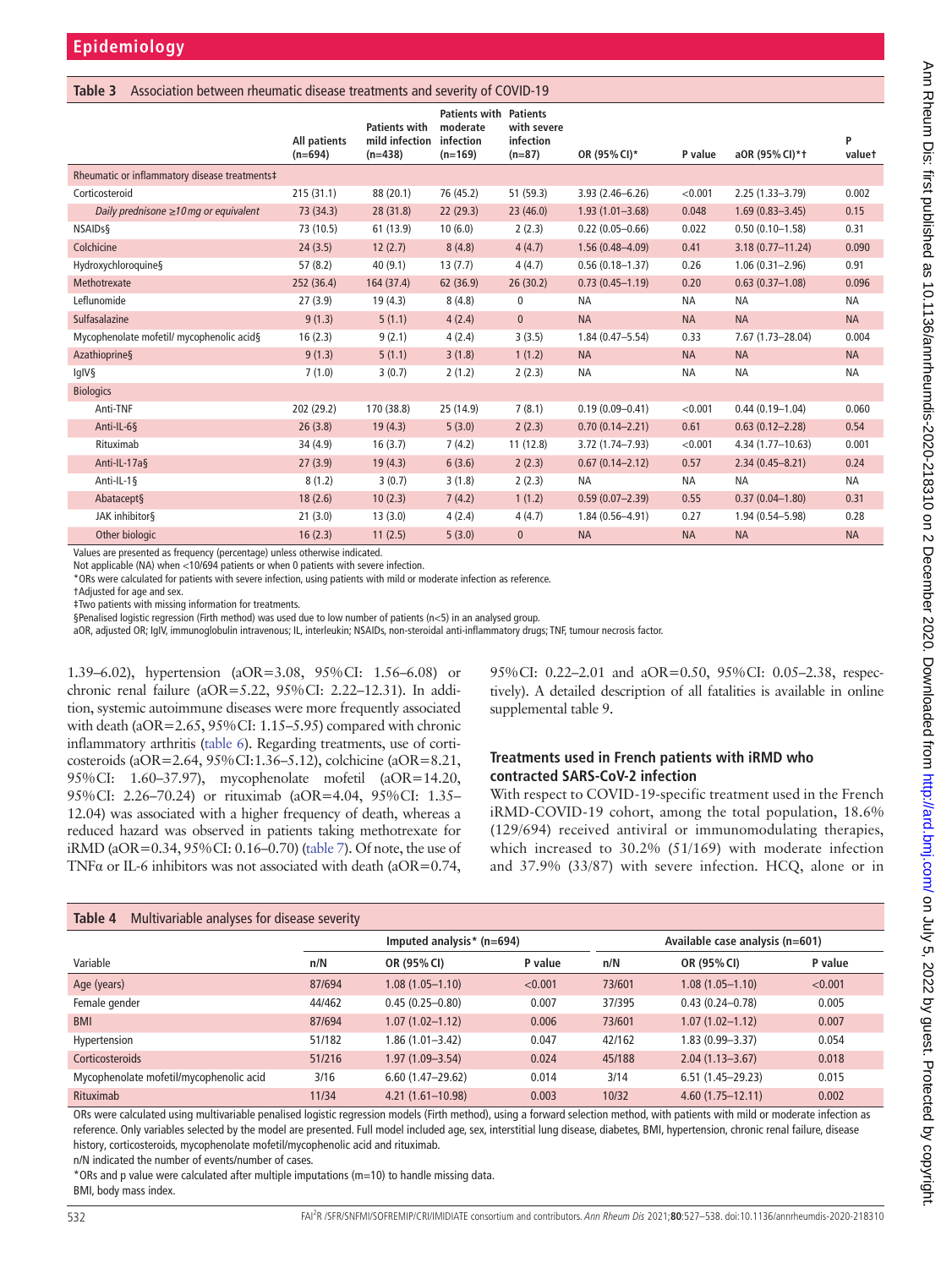| Table 5         | Treatment and outcomes of paediatric patients |            |                                |                         |                                                                                                                                                                                                                                                                                                                                                                                                    |                                |                                                 |          |                                                     |                             |
|-----------------|-----------------------------------------------|------------|--------------------------------|-------------------------|----------------------------------------------------------------------------------------------------------------------------------------------------------------------------------------------------------------------------------------------------------------------------------------------------------------------------------------------------------------------------------------------------|--------------------------------|-------------------------------------------------|----------|-----------------------------------------------------|-----------------------------|
|                 | Type of RMD                                   | Age/gender | Comorbidities<br>including BMI | treatment<br><b>RMD</b> |                                                                                                                                                                                                                                                                                                                                                                                                    | management (Y/N)<br>Outpatient | COVID-19 treatment COVID outcome Other comments |          |                                                     | SARS-CoV-2 PCR/<br>serology |
|                 |                                               |            |                                | Corticosteroid          | <b>DMARD</b>                                                                                                                                                                                                                                                                                                                                                                                       |                                |                                                 |          |                                                     |                             |
| $\overline{t}$  | Autoimmune bullous<br>dermatosis              | 4/5        | Asthma/17                      |                         | IgIV, RITU                                                                                                                                                                                                                                                                                                                                                                                         | Y: increase of IgIV<br>dosage  | $\circ$                                         | Benign   |                                                     | PCR+                        |
| Pt <sub>2</sub> | Non-systemic JIA                              | 17/M       | <b>None/NA</b>                 |                         | NSAID, MTX, ADA                                                                                                                                                                                                                                                                                                                                                                                    | Y: stop NSAID, MTX<br>and ADA  | $\circ$                                         | Benign   |                                                     | $\triangleq$                |
| Pt <sub>3</sub> | Non-systemic JIA                              | 7/F        | None/14                        |                         | MTX, ADA                                                                                                                                                                                                                                                                                                                                                                                           | Y: stop ADA and MTX            | $\circ$                                         | Benign   | Relapse of the JIA,<br>recurrent herpes<br>labialis | $\trianglerighteq$          |
| Pt 4            | Non-systemic JIA                              | 14/M       | None/18                        |                         |                                                                                                                                                                                                                                                                                                                                                                                                    | z                              | $\overline{C}$                                  | Benign   | Herpes zoster<br>recurrence                         | $\trianglerighteq$          |
| Pt 5            | FMF                                           | 17/F       | None/21                        |                         | Colchicine                                                                                                                                                                                                                                                                                                                                                                                         | z                              | $\circ$                                         | Benign   |                                                     | Serology+                   |
| Pt 6            | FMF                                           | 16/M       | None/23                        |                         | Colchicine, ADA                                                                                                                                                                                                                                                                                                                                                                                    | z                              | $\overline{\phantom{0}}$                        | Moderate |                                                     | PCR+                        |
| Pt 7            | Systemic-onset JIA                            | 16/F       | Smoking/22                     |                         | TOCI                                                                                                                                                                                                                                                                                                                                                                                               | Y: stop TOCI                   | 0                                               | Benign   | Anaemia                                             | PCR+                        |
| Pt 8            | <b>SLE</b>                                    | 17/F       | Smoking; obesity/45            |                         | Hydroxychloroquine                                                                                                                                                                                                                                                                                                                                                                                 | z                              | $\circ$                                         | Benign   | Joint relapse                                       | PCR+                        |
| Pt <sub>9</sub> | Sarcoidosis and uveitis                       | 13/F       | None/20                        | Prednisone<br>20 mg/day |                                                                                                                                                                                                                                                                                                                                                                                                    | z                              | 0                                               | Benign   | Relapse of orbital pain                             | PCR+                        |
| Pt 10           | Non-systemic JIA                              | 16/M       | None/22                        |                         | NSAID, MTX, ETA                                                                                                                                                                                                                                                                                                                                                                                    | Y: stop NSAID                  | $\circ$                                         | Benign   |                                                     | PCR-                        |
| Pt 11           | Non-systemic JIA                              | 12/M       | None/23                        |                         |                                                                                                                                                                                                                                                                                                                                                                                                    | z                              | $\circ$                                         | Benign   |                                                     | $\supseteq$                 |
| Pt 12           | Non-systemic JIA                              | 11/M       | None/16                        |                         | ETA                                                                                                                                                                                                                                                                                                                                                                                                | z                              | $\circ$                                         | Benign   |                                                     | $\supseteq$                 |
| Pt 13           | Cryopyrinopathy                               | M/6        | None/21                        |                         |                                                                                                                                                                                                                                                                                                                                                                                                    | z                              | $\circ$                                         | Benign   |                                                     | $\supseteq$                 |
|                 |                                               |            |                                |                         | ADA, adalimumab; BMI, body mass index; DMARD, disease-modifying anti-theumatic drug: ETA, etanercept; FMF, familial Mediterranean fever; IgN, immunoglobulin intravenous; JIA, juvenile idiopathic arthritis; MTX, methotreate<br>NSAID, non-steroidal anti-inflammatory drug; RITU, rituximab; RMD, rheumatic and musculoskeletal diseases; SLE, systemic lupus erythematosus; TOCI, tocilizumab. |                                |                                                 |          |                                                     |                             |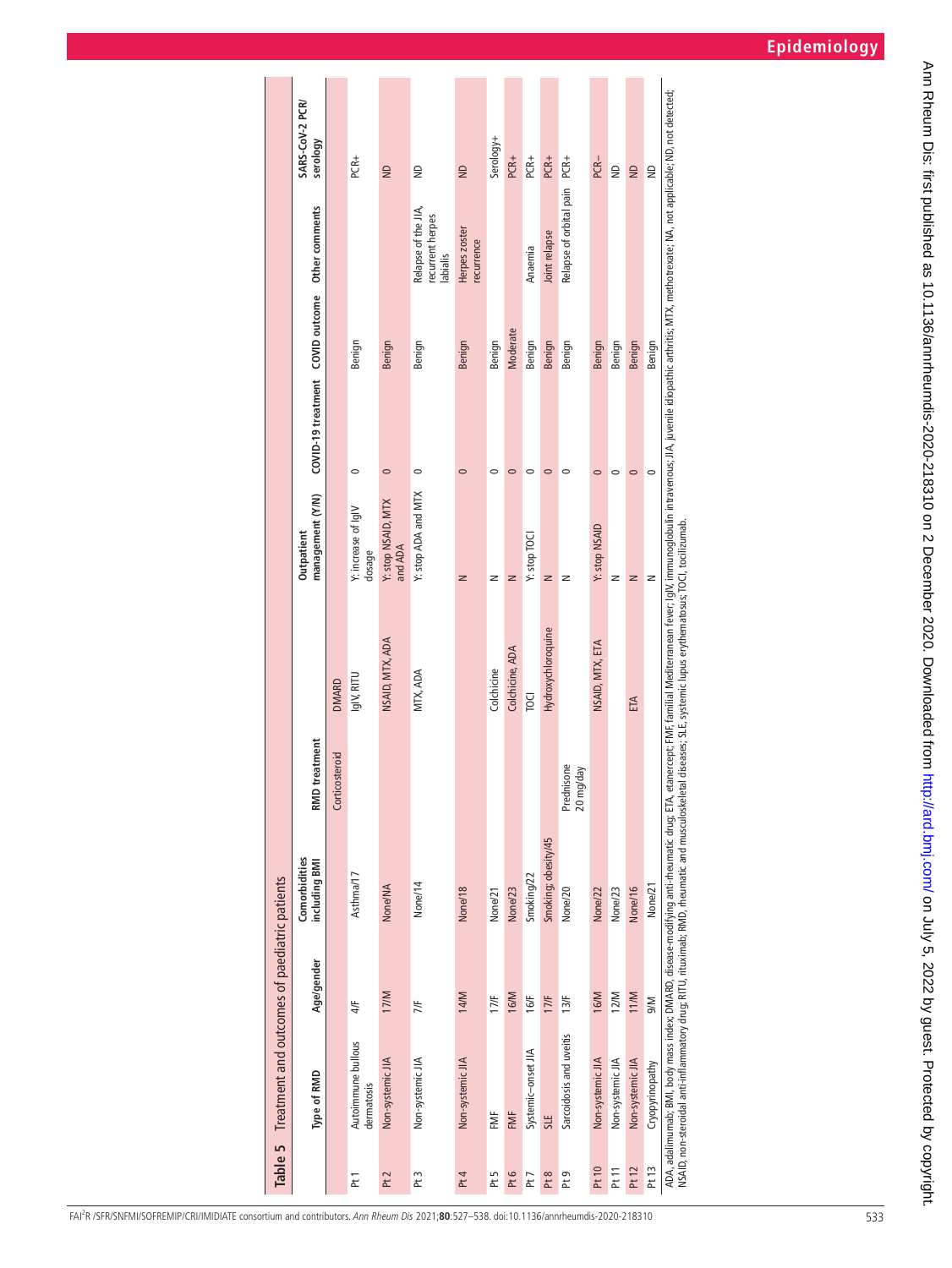| Association between demographic and clinical characteristics and survival*<br>Table 6                      |                               |                                  |                      |                          |                      |          |
|------------------------------------------------------------------------------------------------------------|-------------------------------|----------------------------------|----------------------|--------------------------|----------------------|----------|
|                                                                                                            | <b>Survivors</b><br>$(n=617)$ | <b>Non-survivors</b><br>$(n=58)$ | OR (95% CI) t        | P value                  | aOR (95% CI)+‡       | P value‡ |
| Age§ (years)                                                                                               |                               |                                  |                      | < 0.001                  |                      | < 0.001  |
| $18 - 54$                                                                                                  | 327 (53.0)                    | 3(5.2)                           | $1.00$ (ref.)        | $\overline{\phantom{0}}$ | $1.00$ (ref.)        |          |
| $55 - 64$                                                                                                  | 126 (20.4)                    | 7(12.1)                          | $5.55(1.62 - 23.14)$ | 0.009                    | $5.54(1.62 - 23.13)$ | 0.009    |
| $65 - 74$                                                                                                  | 98 (15.9)                     | 7(12.1)                          | 7.13 (2.08-29.79)    | 0.003                    | $6.70(1.95 - 28.07)$ | 0.004    |
| $\geq$ 75                                                                                                  | 66 (10.7)                     | 41 (70.7)                        | 58.39 (21.65-218.44) | < 0.001                  | 59.02 (21.79-221.45) | < 0.001  |
| $Mean \pm SD$                                                                                              | $53.9 \pm 15.3$               | 76.6±12.6                        |                      |                          |                      |          |
| Female gender                                                                                              | 418 (67.8)                    | 30(51.7)                         | $0.51(0.30 - 0.88)$  | 0.015                    | $0.48(0.25 - 0.89)$  | 0.020    |
| Comorbidities¶                                                                                             |                               |                                  |                      |                          |                      |          |
| Respiratory disease (all)                                                                                  | 82 (13.3)                     | 15(25.9)                         | $2.27(1.21 - 4.27)$  | 0.011                    | $1.64(0.78 - 3.43)$  | 0.19     |
| Interstitial lung disease                                                                                  | 18(2.9)                       | 8(13.8)                          | 5.31 (2.20-12.81)    | < 0.001                  | 3.82 (1.27-11.49)    | 0.017    |
| COPD                                                                                                       | 21(3.4)                       | 6(10.3)                          | $3.26(1.26 - 8.44)$  | 0.015                    | $0.95(0.32 - 2.81)$  | 0.93     |
| Asthma§                                                                                                    | 48 (7.8)                      | 3(5.2)                           | $0.74(0.20 - 1.99)$  | 0.60                     | $1.15(0.27 - 3.72)$  | 0.83     |
| Cardiac disease (all)                                                                                      | 56(9.1)                       | 27(46.6)                         | $8.69(4.85 - 15.60)$ | < 0.001                  | $1.87(0.93 - 3.76)$  | 0.081    |
| Coronary heart diseases                                                                                    | 41(6.7)                       | 25(43.1)                         | 10.61 (5.77-19.49)   | < 0.001                  | $2.18(1.05 - 4.53)$  | 0.037    |
| <b>Stroke</b>                                                                                              | 19(3.1)                       | 6(10.3)                          | $3.62(1.39 - 9.46)$  | 0.009                    | $1.52(0.51 - 4.56)$  | 0.46     |
| <b>Diabetes</b>                                                                                            | 43(7.0)                       | 18 (31.0)                        | $6.00(3.17 - 11.32)$ | < 0.001                  | $2.89(1.39 - 6.02)$  | 0.005    |
| Obesity§                                                                                                   |                               |                                  |                      | 0.053                    |                      | 0.072    |
| $30$                                                                                                       | 419 (77.3)                    | 33 (66.0)                        | $1.00$ (ref.)        | -                        | $1.00$ (ref.)        |          |
| $30 - 39.9$                                                                                                | 108 (19.9)                    | 13(26.0)                         | $1.56(0.78 - 2.97)$  | 0.19                     | $1.95(0.88 - 4.18)$  | 0.093    |
| $\geq 40$                                                                                                  | 15(2.8)                       | 4(8.0)                           | 3.64 (1.07-10.29)    | 0.026                    | 3.77 (0.86-15.09)    | 0.070    |
| Hypertension                                                                                               | 133 (21.6)                    | 40 (69.0)                        | 8.05 (4.47-14.51)    | < 0.001                  | $3.08(1.56 - 6.08)$  | 0.001    |
| Cancer                                                                                                     | 25(4.1)                       | 6(10.3)                          | $2.73(1.07 - 6.94)$  | 0.036                    | $1.05(0.35 - 3.11)$  | 0.93     |
| Chronic renal failure                                                                                      | 22(3.6)                       | 18 (31.0)                        | 12.13 (6.02-24.44)   | < 0.001                  | $5.22(2.22 - 12.31)$ | < 0.001  |
| No. of patients with at least one comorbidity§                                                             | 419 (68.1)                    | 57 (98.3)                        | 17.96 (4.83-159.20)  | < 0.001                  | $5.61(1.41 - 50.93)$ | 0.043    |
| Disease history§                                                                                           |                               |                                  |                      | < 0.001                  |                      | 0.039    |
| Chronic inflammatory arthritis                                                                             | 427 (69.2)                    | 25(43.1)                         | $1.00$ (ref.)        | $\overline{\phantom{0}}$ | 1.00 (ref.)          |          |
| Autoinflammatory diseases                                                                                  | 10(1.6)                       | 2(3.5)                           | $3.99(0.74 - 14.77)$ | 0.069                    | 8.98 (0.94-63.49)    | 0.040    |
| Vasculitis                                                                                                 | 47(7.6)                       | 17 (29.3)                        | $6.18(3.10 - 12.13)$ | < 0.001                  | $2.09(0.93 - 4.56)$  | 0.070    |
| Systemic autoimmune diseases<br>Volues are presented as frequency (perceptions) uplace otherwise indicated | 105 (17.0)                    | 12(20.7)                         | $1.99(0.95 - 3.97)$  | 0.059                    | $2.65(1.15 - 5.95)$  | 0.020    |

\*Total number of survivors and non-survivors as presented excludes 19 patients whose status at day 21 was unknown at the time of data cut-off.

†ORs were calculated for non-survivors, using survivors as reference.

‡Adjusted for age and sex.

§Penalised logistic regression (Firth method) was used due to low number of patients (n<5) in an analysed group.

¶Two missing values for comorbidities except for obesity where 83 values are missing.

aOR, adjusted OR; COPD, chronic obstructive pulmonary disease.

combination with azithromycin, was the most used therapy, in 9.4% (65/694) of the patients. Routinely available antiviral therapies (ritonavir in combination with lopinavir or darunavir) were mainly administered to hospitalised patients (10.5%; 27/256). Use of anti-cytokine therapies (tocilizumab and anakinra) was rare (0.6%) (online supplemental table 10).

#### **Discussion**

The current observational, multicentre, French cohort study examined the frequency of severe COVID-19 and factors associated with outcomes of SARS-CoV-2 infection in patients with iRMD. Though similar in objective to the Global Rheumatology Alliance Study, $23$  the present investigation analysed a larger patient population with iRMD from a single country and monitored individual data for at least 21 days after the first clinical sign of disease to confirm evolution of COVID-19 and retrieve missing data. While the results do not suggest causality, they inform on treatment options for COVID-19 in patients with iRMD.

Underlying immune dysfunction and treatment with immunosuppressive agents raised the possibility of an increased COVID-19 severity in patients with iRMD. In addition to age (≥75 years), comorbidities such as chronic respiratory disease, cardiovascular disease, diabetes, hypertension, obesity (BMI

 $\geq$  40 kg/m<sup>2</sup>), and renal failure increased the risk for severe COVID-19, again reflecting the observed trend in subjects with non-rheumatic diseases.<sup>67</sup> In the present study, death was observed more frequently in patients with iRMD, but this difference in the frequency of mortality did not reach statistical significance. Systemic autoimmune diseases (mainly systemic lupus, systemic sclerosis, Sjögren syndrome and myositis) and vasculitis were found to be independent factors for severe infection and/ or mortality, suggesting that a history of drug-induced immunosuppression may worsen the prognosis.<sup>24 25</sup> For autoinflammatory diseases, the results should be interpreted with caution due to the very low number of patients  $(n=13)$ . The use of higher continual doses of corticosteroids in these populations could have led to a poor outcome.

Within the current cohort, RMD treatments had a variable association with COVID-19 severity and mortality. We assessed the association of each medication separately because the number of different medications was too high to compare to a single reference group and also because of possible overlap between medications, such as conventional synthetic DMARD and biologic DMARD (bDMARD) combination therapy. Studies of patients with RMD and IBD showed that long-term corticosteroid use increased the risk of severe COVID-19 infection and death. $811$  In contrast, two other studies, CHIC<sup>26</sup> and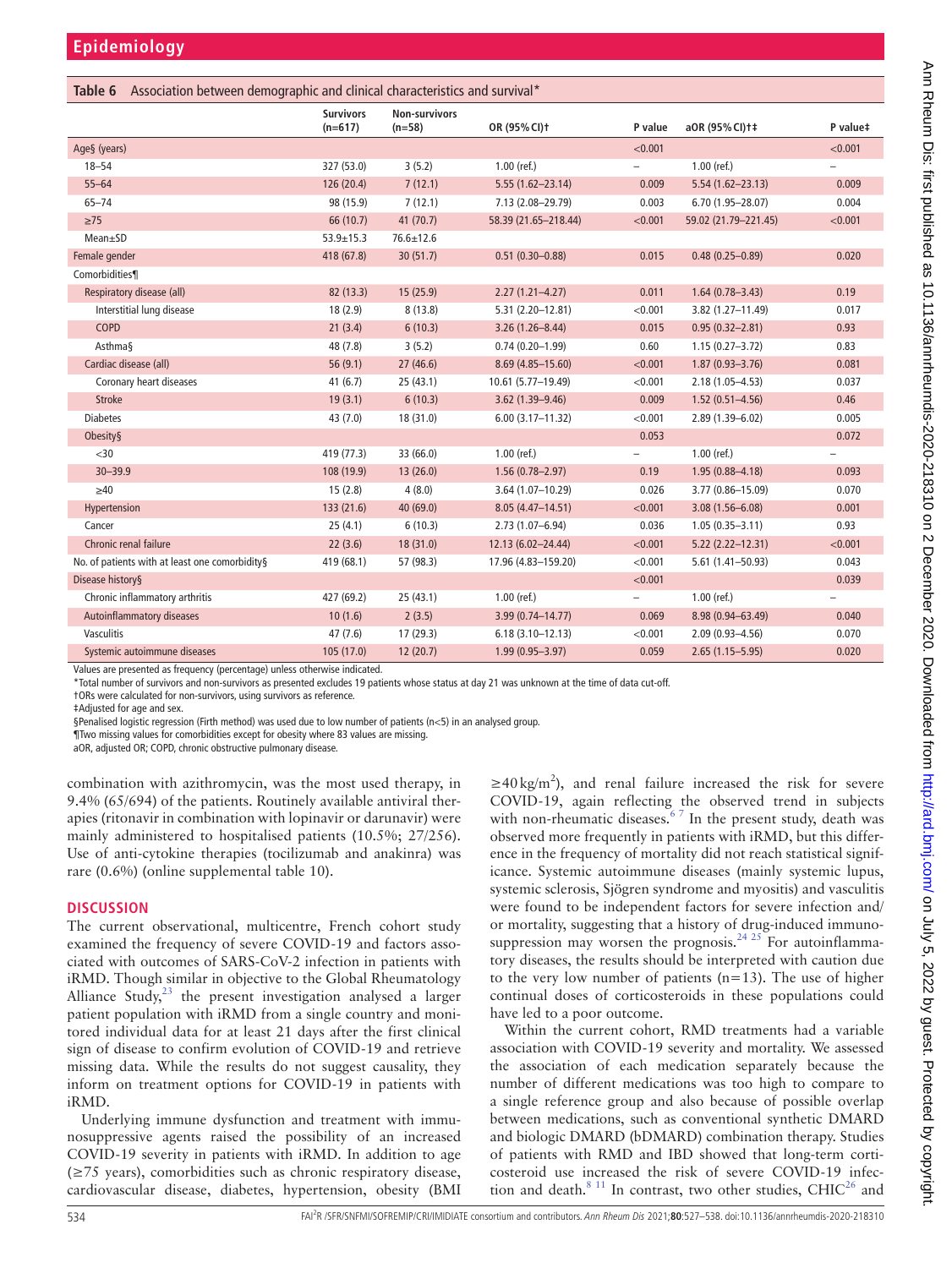| Association between rheumatic disease treatments and survival*<br>Table 7 |                               |                                  |                          |           |                     |           |  |  |  |  |
|---------------------------------------------------------------------------|-------------------------------|----------------------------------|--------------------------|-----------|---------------------|-----------|--|--|--|--|
|                                                                           | <b>Survivors</b><br>$(n=617)$ | <b>Non-survivors</b><br>$(n=58)$ | OR (95% CI) <sup>+</sup> | P value   | aOR (95% CI)+‡      | P value‡  |  |  |  |  |
| Rheumatic or inflammatory disease treatments§                             |                               |                                  |                          |           |                     |           |  |  |  |  |
| Corticosteroid                                                            | 172 (27.9)                    | 39 (68.4)                        | $5.59(3.11 - 10.05)$     | < 0.001   | $2.64(1.36 - 5.12)$ | 0.004     |  |  |  |  |
| Daily prednisone doses $\geq 10$ mg or equivalent                         | 50(29.4)                      | 21(53.8)                         | $2.80(1.38 - 5.70)$      | 0.005     | $2.91(1.28 - 6.59)$ | 0.011     |  |  |  |  |
| <b>NSAIDs</b>                                                             | 73 (11.9)                     | $\mathbf 0$                      | <b>NA</b>                | <b>NA</b> | <b>NA</b>           | <b>NA</b> |  |  |  |  |
| Colchicine¶                                                               | 20(3.2)                       | 4(7.0)                           | $2.45(0.75 - 6.50)$      | 0.10      | 8.21 (1.60-37.97)   | 0.009     |  |  |  |  |
| Hydroxychloroquine¶                                                       | 52 (8.4)                      | 2(3.5)                           | $0.48(0.10 - 1.47)$      | 0.28      | $0.93(0.16 - 3.55)$ | 0.92      |  |  |  |  |
| Methotrexate                                                              | 237(38.5)                     | 12(21.1)                         | $0.43(0.22 - 0.82)$      | 0.011     | $0.34(0.16 - 0.70)$ | 0.003     |  |  |  |  |
| Leflunomide                                                               | 27(4.4)                       | $\mathbf 0$                      | <b>NA</b>                | <b>NA</b> | <b>NA</b>           | <b>NA</b> |  |  |  |  |
| Sulfasalazine                                                             | 9(1.5)                        | $\mathbf{0}$                     | <b>NA</b>                | <b>NA</b> | <b>NA</b>           | <b>NA</b> |  |  |  |  |
| Mycophenolate mofetil/mycophenolic acid¶                                  | 14(2.3)                       | 2(3.5)                           | $1.87(0.36 - 6.32)$      | 0.38      | 14.20 (2.26-70.24)  | 0.002     |  |  |  |  |
| Azathioprine                                                              | 8(1.3)                        | 1(1.8)                           | <b>NA</b>                | <b>NA</b> | <b>NA</b>           | <b>NA</b> |  |  |  |  |
| lgIV                                                                      | 6(1.0)                        | 1(1.8)                           | <b>NA</b>                | <b>NA</b> | <b>NA</b>           | <b>NA</b> |  |  |  |  |
| <b>Biologics</b>                                                          |                               |                                  |                          |           |                     |           |  |  |  |  |
| Anti-TNF¶                                                                 | 194 (31.5)                    | 4(7.0)                           | $0.18(0.06 - 0.44)$      | < 0.001   | $0.74(0.22 - 2.01)$ | 0.58      |  |  |  |  |
| Anti-IL-6R¶                                                               | 25(4.1)                       | 1(1.8)                           | $0.62(0.07 - 2.43)$      | 0.58      | $0.50(0.05 - 2.38)$ | 0.47      |  |  |  |  |
| Rituximab                                                                 | 27(4.4)                       | 7(12.3)                          | $3.05(1.27 - 7.36)$      | 0.013     | 4.04 (1.35-12.04)   | 0.012     |  |  |  |  |
| Anti-IL-17a                                                               | 25(4.1)                       | $\mathbf{0}$                     | <b>NA</b>                | <b>NA</b> | <b>NA</b>           | <b>NA</b> |  |  |  |  |
| Anti-IL-1                                                                 | 6(1.0)                        | 2(3.5)                           | <b>NA</b>                | <b>NA</b> | <b>NA</b>           | <b>NA</b> |  |  |  |  |
| Abatacept¶                                                                | 17(2.8)                       | 1(1.8)                           | $0.91(0.10 - 3.71)$      | 0.92      | $0.58(0.06 - 3.09)$ | 0.59      |  |  |  |  |
| JAK inhibitor¶                                                            | 18(2.9)                       | 2(3.5)                           | $1.46(0.29 - 4.77)$      | 0.59      | $1.36(0.23 - 5.61)$ | 0.71      |  |  |  |  |
| Other biologic                                                            | 16(2.6)                       | $\mathbf{0}$                     | <b>NA</b>                | <b>NA</b> | <b>NA</b>           | <b>NA</b> |  |  |  |  |

Not applicable (NA) when <10/617 patients or 0 non-survivors.

\*Total number of survivors and non-survivors as presented excludes 19 patients whose status at day 21 was unknown at the time of data cut-off.

†ORs were calculated for non-survivors, using survivors as reference.

‡Adjusted for age and sex.

§Two patients with missing information for treatments.

¶Penalised logistic regression (Firth method) was used due to low number of patients (n<5) in an analysed group.

aOR, adjusted OR; IgIV, immunoglobulin intravenous; IL, interleukin; NSAIDs, non-steroidal anti-inflammatory drugs; TNF, tumour necrosis factor.

RECOVERY,<sup>27</sup> recently demonstrated that methylprednisolone 250 mg or dexamethasone 6 mg were beneficial when patients with COVID-19 develop a severe form (cytokine storm syndrome), respectively. These studies and ours suggest that the beneficial or aggravating effect of corticosteroids is a matter of timing. Conversely, anti-TNFα therapies were associated with a lower frequency of severe infection or mortality and also with less frequent hospitalisation. These findings are consistent with a previous study that found lower odds of hospitalisation with bDMARD/targeted synthetic DMARD monotherapy, driven largely by anti-TNF therapies.<sup>8</sup> Of note, similar observations have been made outside the scope of SARS-CoV-2, suggesting a beneficial effect of bDMARDs on the risk of sepsis after serious infection or a fatal outcome.<sup>28</sup> Methotrexate use significantly reduced mortality and was not associated with the risk of severe disease, yet we caution against causal inference regarding drug effects given significant potential for residual confounding, notably indication bias. Interestingly, IL-6 inhibitors did not appear to affect COVID-19 severity or related death in our study. However, the number of patients taking anti-IL-6 agents or JAK inhibitors was small and may have been insufficient to demonstrate other underlying effects. Likewise, the small number of patients treated with colchicine, mycophenolate mofetil, azathioprine, and rituximab (less than 10 patients with severe disease or death) does not allow for conclusions on a potential risk. Furthermore, potential indication bias exists since these drugs are mostly prescribed in patients with autoinflammatory, systemic autoimmune diseases, and vasculitis, all of which were associated with a higher frequency of severe infection in our cohort. Finally, as patients with active or very active iRMD tend to be more heavily medicated and we were unable to obtain

information about disease activity, we cannot rule out that the higher frequencies identified with some treatments could be confounded by indication. To further explore these results, ancillary studies will be performed, with the potential merging of data with GRA and EULAR cohorts. Similarly, treatment with agents such as HCQ did not appear to have a positive impact on the frequency of severe disease or death.29 Our study shows that patients previously treated with HCQ can develop COVID-19, consistent with a report of severe COVID-19 in patients with lupus taking HCQ.<sup>30</sup> We also collected information about the antiviral and immunomodulating therapies, notably HCQ, used by French clinicians to manage COVID-19. Our study is informative, but not built to inform on potential efficacy of antiviral and/ or immunomodulating therapies in COVID-19 management.

Despite communication to all French paediatric rheumatology centres, the RMD COVID-19 cohort contained only 13 children that displayed minor symptoms. This strengthens the previous reports on the lack of severe COVID-19 in children with rheumatic diseases.<sup>31</sup> In addition, no iRMD COVID-19 paediatric case fulfilled the criteria for the recently recognised SARS-CoV-2-related paediatric inflammatory multisystem syndrome, a post-infection disease.<sup>32</sup> This latter observation could suggest that inflammatory diseases in children are not a risk factor for this specific syndrome.

There are several limitations to the current study. The first limitation is that no formal sample size calculation was performed for primary and secondary objectives and we cannot exclude a lack of adequate statistical power to detect significant differences. Moreover, due to the small number of events, multivariate analysis was not performed for death. The mortality rate in our cohort (8.3%) was similar to a previous report (7.2%).<sup>23</sup>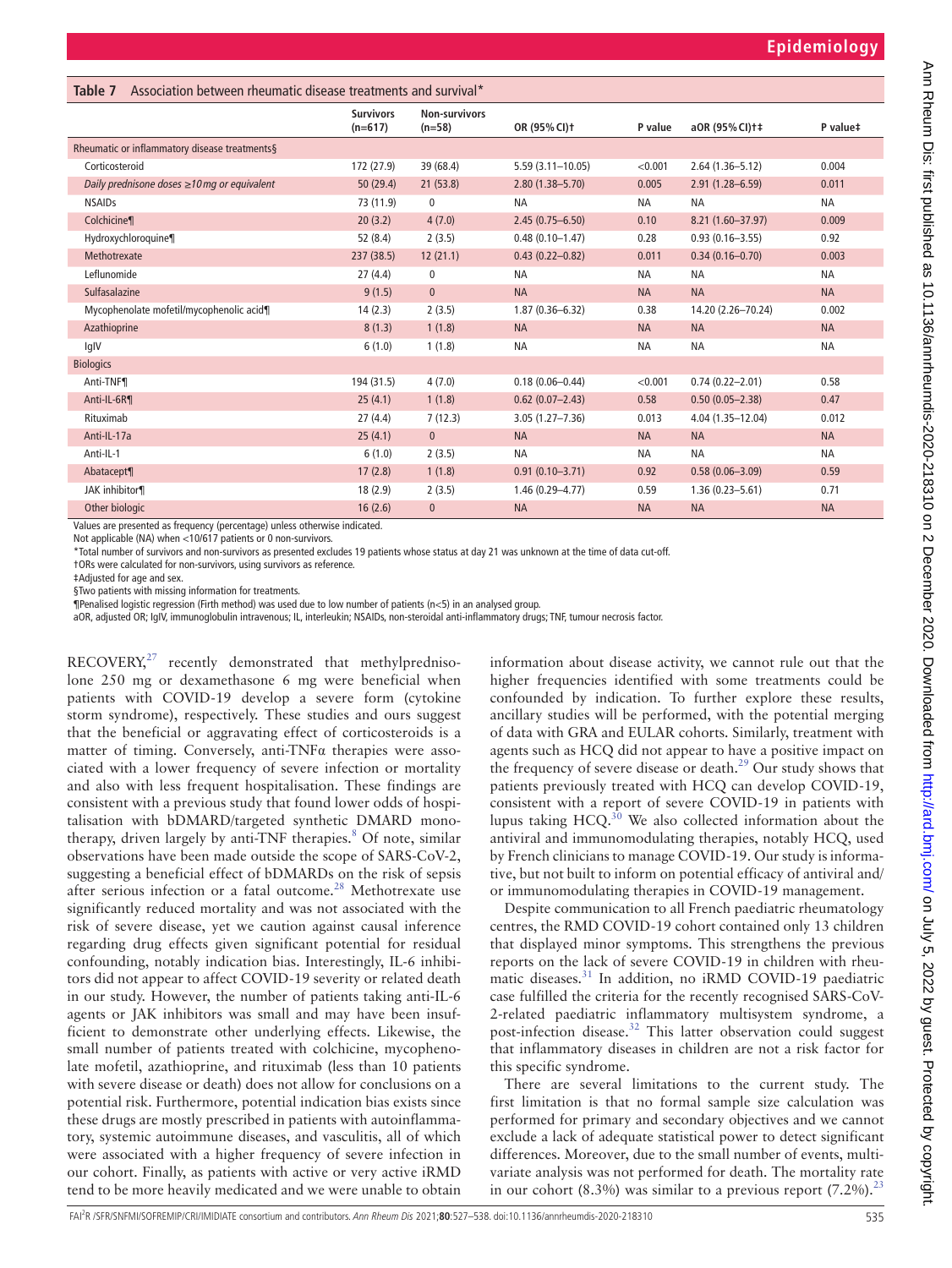Though the current study analysed a large patient population assessed within a single country, the impact of selection bias on the observed frequency of death cannot be dismissed. During the beginning phases of the pandemic, immense pressure on the French medical system precluded PCR testing in all patients and focused confirmatory efforts on subjects with the most severe disease. Despite this shortcoming of unconfirmed diagnosis, our cohort includes a substantial ambulatory subgroup with mild disease. Since the French RMD COVID-19 cohort is an observational multicentre cohort study, we cannot rule out that all highly suspected/confirmed symptomatic patients with COVID-19 were enrolled by comparison to LICORNE registry of all suspected/confirmed patients with COVID-19 admitted at the Lille University Hospital. A potential selection bias in favour of inclusion of more patients with severe iRMD COVID-19 could explain the observed non-significant higher mortality in hospitalised population with iRMD compared with a cohort with non-iRMD. Furthermore, the care provided for patients of LICORNE registry may be different than that delivered to patients from the French iRMD COVID-19 cohort. Indeed, even if all patients come from the same country, discrepancies could exist in the care delivered to patients across the country, with respect to the type of hospital (secondary or tertiary care, academic, non-academic), resources available (including ICU beds and ventilators), the availability of alternative care and palliative care facilities, and the treatment approach itself, especially at the beginning of the pandemic. Moreover, within countries, another variable is the differential effect of the pandemic over time across the country. Nevertheless, an increased risk of death has recently been shown in 19 patients with RA/systemic lupus erythematosus/psoriasis-COVID-19 with an adjusted HR of 1.19  $(1.11-1.27)$ .<sup>6</sup>

In conclusion, the present study assesses the frequency of mild, moderate and severe COVID-19 and mortality in a large cohort of patients with rheumatic, autoinflammatory and autoimmune diseases being treated in France. In addition to monitoring the evolution of COVID-19 severity and outcomes, we confirmed the impact of comorbidities within the population with iRMD and generated preliminary data on the effects of anti-rheumatic therapies on disease prognosis following SARS-CoV-2 infection. We observed a higher frequency of death in the hospitalised population with iRMD compared with a cohort with non-iRMD from hospitalised patients with similar comorbidities, although the difference did not reach statistical significance. Furthers studies are warranted to confirm these results.

**Acknowledgements** We thank the scientific committee of the consortium for this large undertaking and regular discussion: EH, Alexandre Belot, Hélène Maillard, Sophie Georgin-Lavialle, Christophe Richez for FAI<sup>2</sup>R; Thierry Thomas for the SFR; Jacques Pouchot and Patrice Cacoub for the SNFMI; Aurélia Carbasse and Ulrich Meinzer for the SOFREMIP; Christophe Richez for the CRI; Bruno Fautrel for IMIDIATE. We thank Samira Plassart for protocol design input and Laurent Schwarb (Promoter Representative of the Direction de la Recherche et de l'Innovation, CHU Lille) for managing all regulatory aspects. Muriel Herasse, Samira Plassard, Virginie Lucas, Sarahe Dehimat, Mélanie Romier, Alexandra Willems, Fanny Fernandes and Anna Kabala played a major role in collecting the missing data of the cohort. We thank Elodie Drumez, Julien Labreuche, Alain Duhamel (biostatistician, CHU-Lille) and Thomas Barnetche (project manager, CHU-Bordeaux), for the statistical analysis and for help in the preparation of this manuscript. Charlotte Lejeune, Alexandra Willems, Justine Simoens and Muriel Herasse contributed to the regular communication and information provided to the French medical community to encourage the inclusion of new cases. The Lille COVID-19 Research Network (LICORNE) wishes to acknowledge the contribution of the residents, medical students, nursing teams, lab technicians and clinical research associates in the midst of the SARS-CoV-2 pandemic. We also thank the pro-bono support of SANOÏA Digital CRO team who provided outstanding eCRF, agile data visualisation and extensive project support. JetPub Scientific Communications assisted in the preparation of this manuscript, in accordance with Good Publication Practice (GPP3) guidelines.

**Collaborators** FAI<sup>2</sup>R /SFR/SNFMI/SOFREMIP/CRI/IMIDIATE consortium and contributors: Aeschlimann Florence, Paris; Ait-Abdallah Nassim, Paris; Albert Jean-David, Rennes; Alcais Didier, Le Havre; Allanore Yannick, Paris; Amador-Borreiro Blanca, Paris; Amoura Zahir, Paris; Andre Emma, Paris; Arlet Jean-Benoît, Paris; Arnaud Laurent, Strasbourg; Arniaud Denis, Marseille; Arty-Hue Herliette, Gap; Atlan Lucie, Amboise; Audoin-Pajot Christine, Toulouse; Audren Victor, Paris; Avouac Jérôme, Paris; Bach-Bunner Maxime, Colmar; Bacquet-Deschryver Hélène, Dieppe; Bader-Meunier Brigitte, Paris; Balandraud Nathalie, Marseille; Balblanc Jean-Charles, Trevenans; Bally Stéphane, Chambery; Banal Frédéric, Saint-Mande; Banneville Béatrice, Paris; Barnetche Thomas, Bordeaux; Barrelet Audre, Jossigny; Basch André, Caluire-Et-Cuire; Baumier Vincent, Clermont-Ferrand; Bayer Guillaume, Quincy-Sous-Senart; Bayle Sophie, Avignon; Belin Véronique, Thonon-Les-Bains; Belkhir Rakiba, Kremlin-Bicetre; Benainous Ruben, Bobigny; Belot Alexandre, Lyon; Benammar Mohammed, Saint-Quentin; Benhamou Mathilde, Versailles; Benhamou Ygal, Rouen; Benmansour Ahmed, Chateauroux; Bennet Pascal, Bois-Guillaume; Bernoux-Manat Brigitte, Rennes; Berthoux Emilie, Lyon; Bertolini Ewa, Annecy; Bisson-Vaivre Aurélia, Castres; Blaison Gilles, Colmar; Bolla Gilles, Cannes; Bonidan Olivier, Agen; Bonnet Christine, Limoges; Borie Raphaël, Paris; Boudou Laurence, Saint-Chamond; Bouhour Françoise, Bron; Bouiller Kévin, Besancon; Bouldoires Bastien, Colmar; Boussoualim Karima, Saint-Priest-En-Jarez; Bouvard Eric, Paris; Brondino Regine, Pennes-Mirabeau; Buchlin Pierre, Mulhouse; Cacoub Patrice, Paris; Carteni Maurizio, Saint-Pierre-De-Coutances; Carbasse Aurélia, Montpellier; Castel Brice, Tarbes; Cathebras Pascal, Saint-Priest-En-Jarez; Caumont Hervé, Troyes; Celant Annalisa, Metz; Chaigne Benjamin, Paris; Chaillous Benoît, Herbiers; Champy Romuald, Ecuelles; Charcot Agnès, Paris; Charles Pierre, Paris; Charlot-Lambrecht Isabelle, Reims; Charpin Caroline, Marseille; Chatelus Emmanuel, Strasbourg; Chaudier Bernard, Marseille; Chazerain Pascal, Paris; Chertok Pascale, Argenteuil; Chevalier Xavier, Creteil; Chevreau Maxime, Aix-Les-Bains; Chotard Emilie, Paris; Chu Miow Lin Delphine, Tours; Claudepierre Pascal, Creteil; Clavel Gaëlle, Paris; Clavel-Osorio Cyril, Saint-Martin; Cohen Fleur, Paris; Cohen Gregory, Avignon; Colette-Cedoz Marie-Eve, Bourgoin-Jallieu; Collercandy Nived, Tours; Colombey Antoine, Saint-Nazaire; Comarmond Chloé, Paris; Combe Bernard, Montpellier; Comparon Céline, Bobigny; Constant Elodie, Valence; Corre Clémence, Vannes; Costedoat-Chalumeau Nathalie, Paris; Couret Marie, Bourg-En-Bresse; Courvoisier Natacha, Nogent-Sur-Marne; Coury-Lucas Fabienne, Pierre-Benite; Coutarel Cécile, Clermont-Ferrand; Coutier Fabrice, Vesoul; Damade Richard, Chartres; Daver-Malaterre Laurence, Marseille; Dehimat Sarahe, Lille; Delahousse Michel, Suresnes; Descamps Elise, Paris; Deslandre Chantal, Paris; Desmurs Marie, Mulhouse; Despaux Jacques, Montelimar; Desplats Marie, Lambersart; Detree Frédérick, Reims; Devauchelle-Pensec Valérie, Brest; Devaux Mathilde, Poissy; Dhote Robin, Bobigny; Dieude Philippe, Paris; Dieudonne Yannick, Strasbourg; Diot Elisabeth, Tours; Direz Guillaume, Le Mans; Djeddi Djamal-Dine, Amiens; Domont Fanny, Paris; Drouet Béatrice, Pau; Drumez Elodie, Lille; Duc Catherine, Romans-Sur-Isere; Ducornet Angélique, Saint\_Brieuc; Dufauret-Lombard Carine, Limoges; Duhamel Alain, Lille; Dumaine Cécile, Paris; Dumel Anne-Elisabeth, Cernay; Durand Géraldine, Poitiers; Duret Pierre-Marie, Colmar; Ebbo Mikaël, Marseille; Ebstein Esther, Paris; Economu-Dubosc Andra, Sucy-En-Brie; El Mahou Soumaya, Tourcoing; Euvrard Romain, Bourg-En-Bresse; Evon Philippe, Bar-Le-Duc; Fabre Sylvie, Montpellier; Fauconier Marion, Reims; Fautrel Bruno, Paris; Fechtenbaum Jacques, Pantin; Felten Renaud, Strasbourg; Fernandes Fanny, Paris; Ferreira-Maldent Nicole, Tours; Feurer Elodie, Lyon; Fichet Amandine, Trevenans; Flaisler Françoise, Nimes; Flipo René-Marc, Lille; Florens Nans, Lyon; Foltz Violaine, Paris; Fontanges Elisabeth, Lyon; Foret Jennifer, Dax; Fougerousse Anne-Claire, Saint-Mande; Fouque-Aubert Anne, Lyon; Foutrier-Morello Catherine, Plan-De-Cuques; Francois-Pradier Hélène, Paris; Frantzen Léa, Mulhouse; Fritz Pierre, Paris; Froissart Antoine, Creteil; Fulpin Jean, Toulon; Fuzibet Piera, Orleans; Gaches Francis, Toulouse; Gagneux-Lemoussu Laurence, Reims; Gahier Penhoat Mélanie, Saint-Nazaire; Galland Joris, Paris; Gandjbakhch Frédérique, Paris; Garnier Nicole, Plaisance-Du-Touch; Garraud Thomas, Nantes; Garrot Jean-François, Semur-En-Auxois; Gastaldi Romain, Grenoble; Gaud-Listrat Véronique, Saint-Michel-Sur-Orge; Gauthier-Prieur Maud, Louviers; Georgescu Dana, Vienne; Georgin-Lavialle Sophie, Paris; Gerard Nathalie, Dijon; Gervais Elisabeth, Poitiers; Gibert Christelle, Valence; Gibert Eric, Paris; Gill Ghislaine, Paris; Gillard Jérôme, Lons-Le-Saunier; Gilson Mélanie, Grenoble; Gimonnet Pauline, Epernay; Giraudet-Le Quintrec Jeanine-Sophie, Paris; Giraud-Morelet Aude, Ecully; Glace Baptiste, Vichy; Glanowski Camille, Saint-Mande; Godeau Bertrand, Creteil; Gombert Bruno, La Rochelle; Gonnet-Gracia Camille, La Rochelle; Goulenok Tiphaine, Paris; Goupille Philippe, Tours; Gourmelen Olivier, Aix-Les-Bains; Govindaraju-Audouard Sophie, Vesoul; Grados Franck, Amiens; Grardel Bruno, Arras; Grasland Anne, Colombes; Grateau Gilles, Paris; Groza Monica, Colmar; Guillaud Constance, Creteil; Guillaume Séverine, Kremlin-Bicetre; Guillot Xavier, Saint-Denis; Guilpain Philippe, Montpellier; Gury Aline, Angers; Guyot Marie-Hélène, Roubaix; Hachulla Eric, Lille; Hacquard-Bouder Cécile, Yvetot; Havard Marie-Noelle, Argenteuil; Hellier Jean-Pierre, Arles; Hennequin Pascal, Epinal; Henriot Basile, Dinan; Henry Julien, Kremlin-Bicetre; Hentgen Véronique, Le Chesnay; Hermet Marion, Vichy; Herasse Muriel, Lyon; Hie Miguel, Paris; Hittinger-Roux Ambre, Reims; Hudry Christophe, Paris; Huguenel Serge, Sarrebourg; Jaccard Clara, Clermont-Ferrand; Jacquemier Jean-Michel, Cornebarrieu; Jamard Bénédicte, Toulouse; Jan Catherine, Bar-Le-Duc; Jean Sylvie, Rennes; Jouvray Mathieu, Arras; Juge Pierre-Antoine, Paris; Juillard Laurent, Lyon; Jullien Denis, Lyon; Kabala Anna, Bordeaux;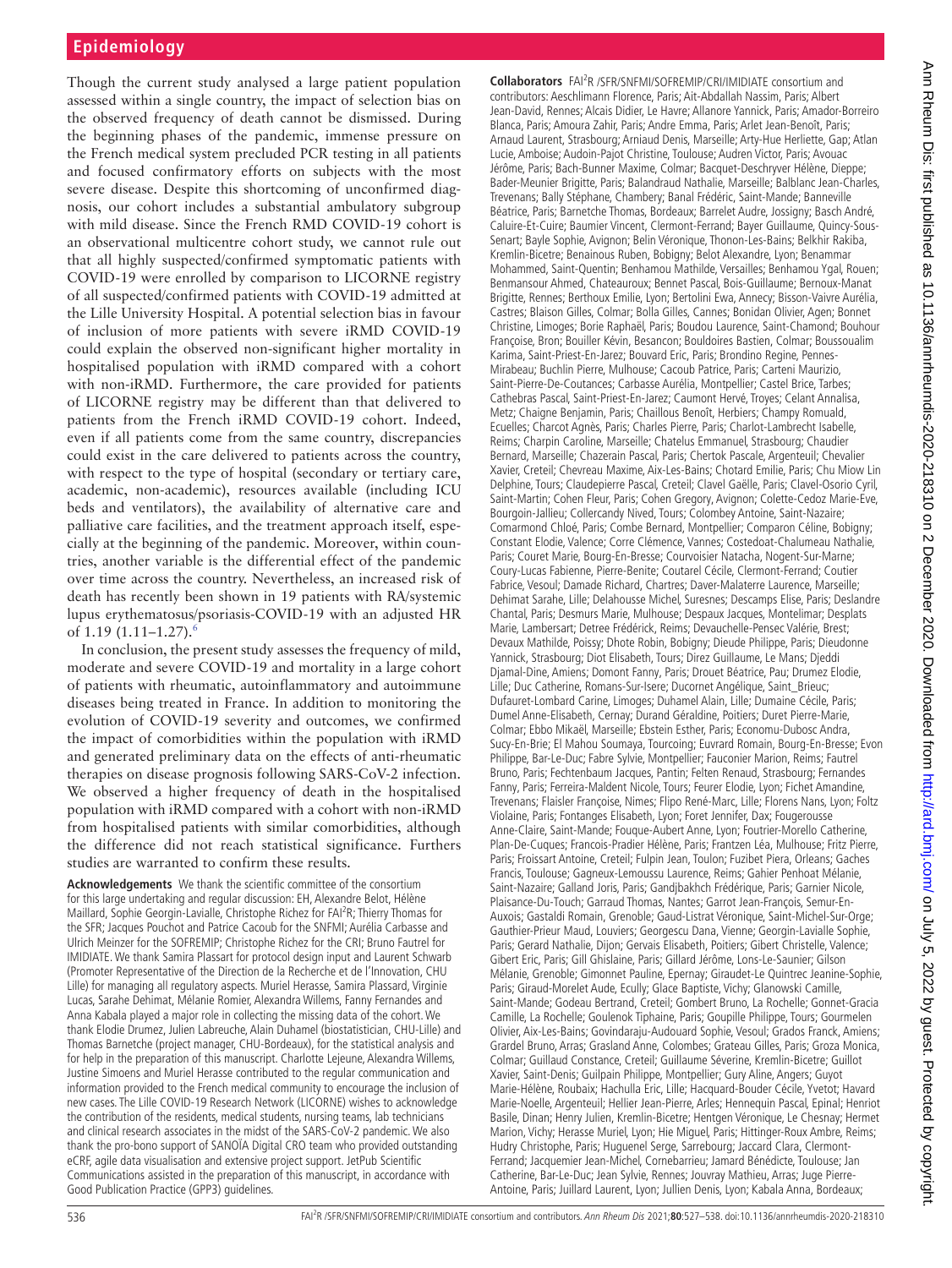Kabchou Abdelkrim, Vichy; Karkowski Ludovic, Lyon; Karman Françoise, Pontault-Combault; Kemiche Farid, Pontoise; Keraen Jérémy, Quimper; Kone-Paut Isabelle, Kremlin-Bicetre; Koreichi Abdeldajallil, Lorient; La Batide Alanore Sylvain, Paris; Lafforgue Pierre, Marseille; Lahalle Sophie, Paris; Langlois Vincent, Le Havre; Lanot Sylvain, Alencon; Lanteri Aurélia, Antibes; Larbre Jean-Paul, Pierre-Benite; Latourte Augustin, Paris; Lavigne Christian, Angers; Le Guen Guegan Sophie, Contamine-Sur-Arve; Le Guenno Guillaume, Clermont-Ferrand; Lebrun Agnès, Paris; Ledoult Emmanuel, Tourcoing; Legoupil Nathalie, Paris; Legrand Erick, Angers; Lejeune Charlotte, Lille; Leloire Olivier, Ronchin; Leroux Christophe, Dreux; Leroy Rémi, Dunkerque; Leturcq Tifenn, Paris; Liote Frédéric, Paris; Lohse Anne, Trevenans; Lucas Virginie, Lille; Madelon Aurélie, Grenoble; Mahevas Matthieu, Creteil; Maillard Hélène, Lille; Maillet Thibault, Macon; Malochet-Guinamand Sandrine, Clermont-Ferrand; Mangon Quentin, Aurillac; Marchou-Lopez Sylvie, Crolles; Margarit Nathalie, Portet-Sur-Garonne; Marhadour Thierry, Brest; Maria Alexandre, Montpellier; Mariette Xavier, Kremlin-Bicetre; Marotte Hubert, Saint-Priest-En-Jarez; Mathian Alexis, Paris; Maurier François, Metz; Maury Frédéric, Beuvry; Mazet-Guillaume Betty, Angers; Mazouyez Arnaud, Contamine-Sur-Arve; Mazyad Hassan, Poissy; Mehsen-Cetre Nadia, Bordeaux; Meinzer Ulrich, Paris; Mekinian Arsène, Paris; Melki Isabelle, Paris; Messer Laurent, Colmar; Michaud Martin, Toulouse; Michon Mathilde, Courbevoie; Milesi-Lecat Anne-Marie, Vichy; Molto Anna, Paris; Moly Marie, Montpellier; Moranne Olivier, Nimes; Morel Gautier, Valenciennes; Morel Hugo, Dijon; Morel Jacques, Montpellier; Morin Franck, Saint-Pierre-De-Coutances; Moulinier Laurence, Paris; Moulis Guillaume, Toulouse; Moura Bertrand, Paris; Nguyen Minh, Paris; Nicolas-Vullierme Sabine, Chatillon; Nielly Hubert, Saint-Mande; Nocturne Gaétane, Kremlin-Bicetre; Ollagnon Henri-Olivier, Villeurbanne; Pacaud-Vitoux Isabelle, Guilherand-Granges; Paris Caroline, Marseille; Parrot Antoine, Paris; Pascart Tristan, Lille; Pascaud-Mansour Yasmina, Angers; Paulin Lætitia, Bourgoin-Jallieu; Pavy Stephan, Kremlin-Bicetre; Perard Laurent, Lyon; Pers Yves-Marie, Montpellier; Pertuiset Edouard, Pontoise; Pha Micheline, Paris; Pham Thao, Marseille; Pichon Maud, Argenteuil Pizana Gabrielle, Fougeres; Poix Elsa, Quint-Fonsegrives; Portier Agnès, Paris; Pouchot Jacques, Paris; Poulet Antoine, Marseille; Plassard Samira, Lyon; Pugnet Grégory, Toulouse; Puyraimond-Zemmour Déborah, Paris; Quartier-Dit-Maire Pierre, Paris; Quenet Marion, Saint-Brieuc; Remy Philippe, Creteil; Renard Myriam, Aix-Les-Bains; Rene Jessica, Tours; Revuz Sabine, Metz; Richard-Colmant Gaëlle, Lyon; Richez Christophe, Bordeaux; Riviere Etienne, Bordeaux; Riviere Sébastien, Paris; Robin Sophie, Elbeuf; Rohmer Julien, Suresnes; Roitg Isabelle, Perpignan; Romier Mélanie, Lyon; Rolland Michel, Saint-Etienne; Roriz Mélanie, Agen; Rossi Linda, Kremlin-Bicetre; Roth Olivier, Marseille; Rouidi Sid-Ahmed, Dreux; Roumier Mathilde, Suresnes; Rousiere Mickaël, Paris; Rousselin Clémentine, Valenciennes; Roux Christian, Nice; Roux Fabienne, Paris; Roux Marielle, Bourgoin-Jallieu; Roux Nicolas, Metz; Rouzaud Diane, Paris; Rozenberg Sylvie, Paris; Sacco Isabelle, Paris; Sadji Fatiha, Poissy; Sailler Laurent, Toulouse; Salliot Carine, Orleans; Salmon Jean-Hugues, Reims; Schmidt Jean, Amiens; Seguier Julie, Marseille; Sellam Jérémie, Paris; Senbel Eric, Marseille; Sene Thomas, Paris; Senet Patricia, Paris; Seror Raphaële, Kremlin-Bicetre; Servettaz Amélie, Reims; Seve Pascal, Lyon; Sicaud Aurélie, Le Pont-De-Beauvoisin; Smets Perrine, Clermont-Ferrand; Sobanski Vincent, Lille; Sordet Christelle, Strasbourg; Sornay-Rendu Elisabeth, La Tour-Du-Pin; Souchaud-Debouverie Odile, Poitiers; Sparsa Lætitia, Mulhouse; Steib Sarah, Aubagne; Strotz Victor, Antony; Szafors Paulina, Montpellier; Taffignon-Clave Séverine, Ecully; Simoens Justine, Lille; Tenenbaum Nora, Paris; Thomachot Benoît, Gardanne; Thomas Thierry, Saint-Priest-En-Jarez; Tieulie Nathalie, Nice; Tison Alice, Bordeaux; Toussirot Eric, Besancon; Trefond Ludovic, Clermont-Ferrand; Trijau Sophie, Marseille; Trouillier Sébastien, Aurillac; Truchetet, Marie-Elise, Bordeaux; Veillard Eric, Saint-Malo; Veillon Laurent, Orleans; Vial Guillaume, Bordeaux; Veillard Eric, Saint-Malo; Veillon Laurent, Orléans; Vial Guillaume, Bordeaux, Viallard Jean-François, Bordeaux; Victor Judith, Bordeaux; Vidon Claire, Aix-Les-Bains; Vidon Mathias, Creteil; Vigne Camille, Pierre-Benite; Virone Alexandre, Kremlin-Bicetre; Warzocha Ursula, Bobigny; Wendling Daniel, Besancon; Werle Claude, Haguenau; Willems Alexandra, Lille; Wisniewski Michel, Saint-Amand-Les-Eaux; Woessner Juliette, Avignon; Xerri-Campano Bernadette, Saint-Maur-Des-Fosses.

**Contributors** On behalf of the FAI<sup>2</sup> R /SFR/SNFMI/SOFREMIP/CRI/IMIDIATE consortium and contributors, FAI<sup>2</sup>R: Filière des maladies Auto-Immunes et Autoinflammatoires Rares; SFR: Société Française de Rhumatologie; SNFMI: Société Nationale Française de Médecine Interne; SOFREMIP: Société Francophone pour l'Etude des Rhumatismes et Maladies Inflammatoires Pédiatriques; CRI: Club Rhumatismes et Inflammation; IMIDIATE: Immune-Mediated Inflammatory Disease Alliance for Translational and Clinical Research Network.

**Funding** This study was not supported by research funding but FAI<sup>2</sup>R is funded by "le ministère des solidarités et de la santé".

**Competing interests** None declared.

**Patient consent for publication** Not required.

**Provenance and peer review** Not commissioned; externally peer reviewed.

**Data availability statement** Data are available upon reasonable request. All relevant anonymised patient-level data are available upon reasonable request to the corresponding author.

**Supplemental material** This content has been supplied by the author(s). It has not been vetted by BMJ Publishing Group Limited (BMJ) and may not have been peer-reviewed. Any opinions or recommendations discussed are solely those of the author(s) and are not endorsed by BMJ. BMJ disclaims all liability and responsibility arising from any reliance placed on the content. Where the content includes any translated material, BMJ does not warrant the accuracy and reliability of the translations (including but not limited to local regulations, clinical guidelines, terminology, drug names and drug dosages), and is not responsible for any error and/or omissions arising from translation and adaptation or otherwise.

**Open access** This is an open access article distributed in accordance with the Creative Commons Attribution Non Commercial (CC BY-NC 4.0) license, which permits others to distribute, remix, adapt, build upon this work non-commercially, and license their derivative works on different terms, provided the original work is properly cited, appropriate credit is given, any changes made indicated, and the use is non-commercial. See: http://creativecommons.org/licenses/by-nc/4.0/.

#### **References**

- 1 Luo P, Liu Y, Qiu L, et al. Tocilizumab treatment in COVID-19: a single center experience. J Med Virol2020.
- 2 Verity R, Okell LC, Dorigatti I, et al. Estimates of the severity of coronavirus disease 2019: a model-based analysis. Lancet Infect Dis 2020;20:669–77.
- 3 Moatti J-P. The French response to COVID-19: intrinsic difficulties at the interface of science, public health, and policy. Lancet Public Health 2020;5:e255.
- 4 Nirasay S. Bilan en direct sur l'évolution du coronavirus (Covid-19) en France et dans le monde - Auteur du tableau de bord. Available: https://www.bilancoronavirus.fr/ [Accessed 6 Aug 2020].
- 5 Salje H, Tran Kiem C, Lefrancq N, et al. Estimating the burden of SARS-CoV-2 in France. Science 2020:eabc3517.
- 6 Williamson EJ, Walker AJ, Bhaskaran K, et al. OpenSAFELY: factors associated with COVID-19 death in 17 million patients. Nature2020.
- 7 D'Silva KM, Serling-Boyd N, Wallwork R, et al. Clinical characteristics and outcomes of patients with coronavirus disease 2019 (COVID-19) and rheumatic disease: a comparative cohort study from a US 'hot spot'. Ann Rheum Dis 2020;79:1156–62.
- 8 Gianfrancesco MA, Hyrich KL, Gossec L, et al. Rheumatic disease and COVID-19: initial data from the COVID-19 global rheumatology alliance provider registries. Lancet Rheumatol 2020;2:e250-e253.
- 9 Sanchez-Piedra C, Diaz-Torne C, Manero J, et al. Clinical features and outcomes of COVID-19 in patients with rheumatic diseases treated with biological and synthetic targeted therapies. Ann Rheum Dis 2020;79:988–90.
- 10 Haberman RH, Castillo R, Chen A, et al. COVID-19 in patients with inflammatory arthritis: a prospective study on the effects of comorbidities and DMARDs on clinical outcomes. Arthritis Rheumatol 2020. doi:10.1002/art.41456. [Epub ahead of print: 28 Jul 2020].
- 11 Brenner EJ, Ungaro RC, Gearry RB, et al. Corticosteroids, but not TNF antagonists, are associated with adverse COVID-19 outcomes in patients with inflammatory bowel diseases: results from an international registry. Gastroenterology 2020;159:481–91.
- 12 Brito CA, Paiva JG, Pimentel FN. COVID-19 in patients with rheumatological diseases treated with anti-TNF. Ann Rheum Dis 2020:doi:10.1136/annrheumdis-2020-218171. [Epub ahead of print: 16 June 2020].
- 13 Landewé RB, Machado PM, Kroon F, et al. EULAR provisional recommendations for the management of rheumatic and musculoskeletal diseases in the context of SARS-CoV-2. Ann Rheum Dis 2020;79:851–8.
- 14 Legifrance. Journal officiel 'Lois et Décrets' JORF n°0160 du 13 juillet 2018. Available: https://www.legifrance.gouv.fr/affichJO.do?idJO= JORFCONT000037186583 [Accessed 10 Jun 2020].
- 15 CNIL. Recherches n'impliquant pas la personne humaine études et évaluations dans le domaine de la santé Méthodologie de référence MR-004. Available: https://www.cnil. fr/fr/declaration/mr-004-recherches-nimpliquant-pas-la-personne-humaine-etudes-etevaluations-dans-le [Accessed 10 Jun 2020].
- 16 Buuren Svan, Groothuis-Oudshoorn K. mice : Multivariate imputation by chained equations in R. J Stat Softw 2011;45:1–67.
- 17 Toutenburg H, Rubin DB. Multiple imputation for nonresponse in surveys. Stat Pap 1990;31:180.
- 18 Gandhi RT, Lynch JB, del Rio C. Mild or moderate Covid-19. N Engl J Med 2020.
- 19 Berlin DA, Gulick RM, Martinez FJ. Severe Covid-19. N Engl J Med 2020. doi:10.1056/
- NEJMcp2009575. [Epub ahead of print: 15 May 2020]. 20 Austin PC. A comparison of 12 algorithms for matching on the propensity score. Stat Med 2014;33:1057–69.
- 21 Austin PC. Optimal caliper widths for propensity-score matching when estimating differences in means and differences in proportions in observational studies. Pharm Stat 2011;10:150–61.
- 22 Austin PC. Balance diagnostics for comparing the distribution of baseline covariates between treatment groups in propensity-score matched samples. Stat Med 2009;28:3083–107.
- 23 Gianfrancesco MA, Hyrich KL, Gossec L, et al. Rheumatic disease and COVID-19: initial data from the COVID-19 global rheumatology alliance provider registries. Lancet Rheumatol 2020;2:e250–3.